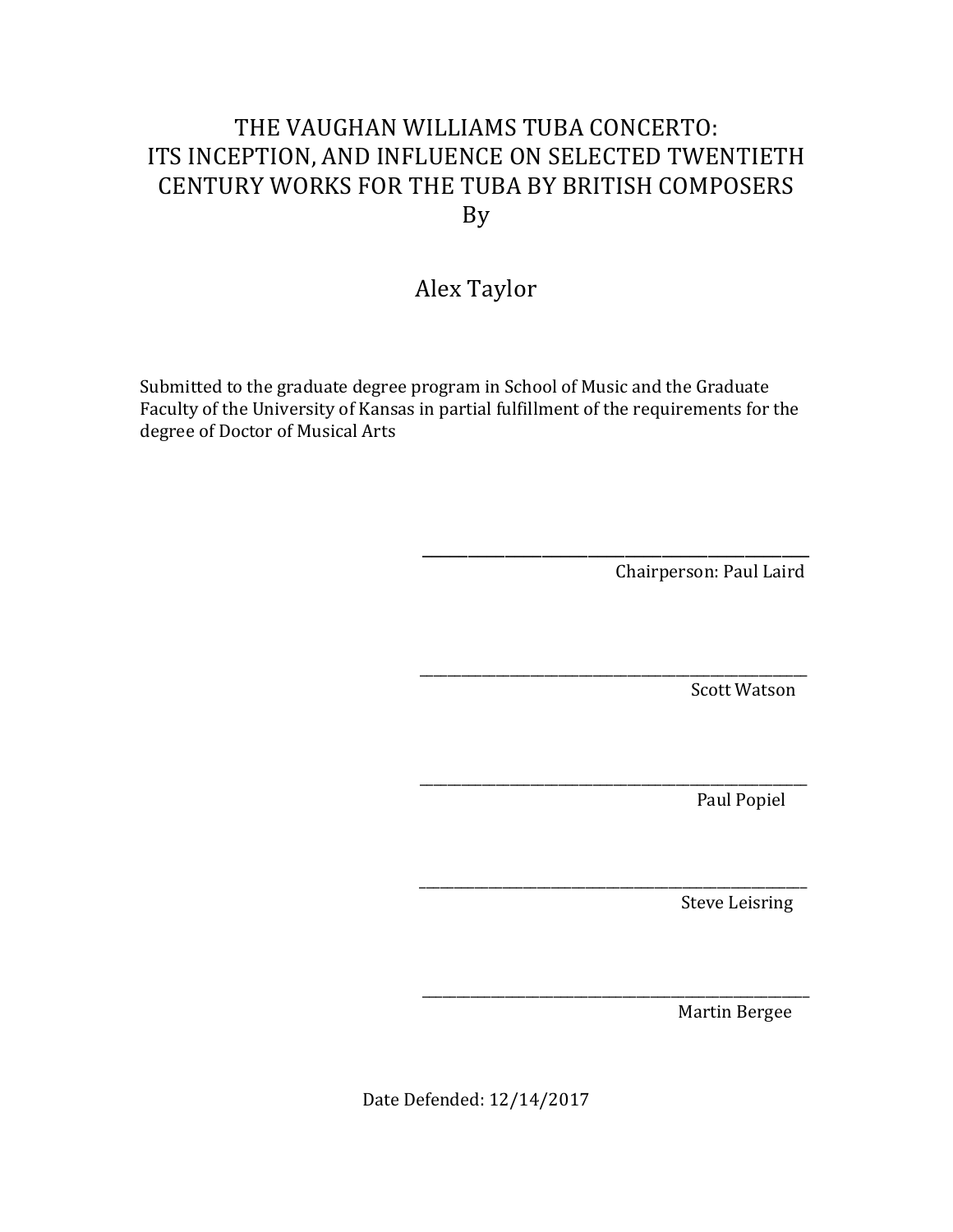The dissertation committee for ALEX TAYLOR certifies that this is the approved version of the following dissertation:

# THE VAUGHAN WILLIAMS TUBA CONCERTO: ITS INCEPTION, AND INFLUENCE ON SELECTED TWENTIETH CENTURY WORKS FOR THE TUBA BY BRITISH COMPOSERS

 $\overline{\phantom{a}}$  , and the contract of the contract of the contract of the contract of the contract of the contract of the contract of the contract of the contract of the contract of the contract of the contract of the contrac

Chairperson: Paul Laird

Date Approved: 12/14/2017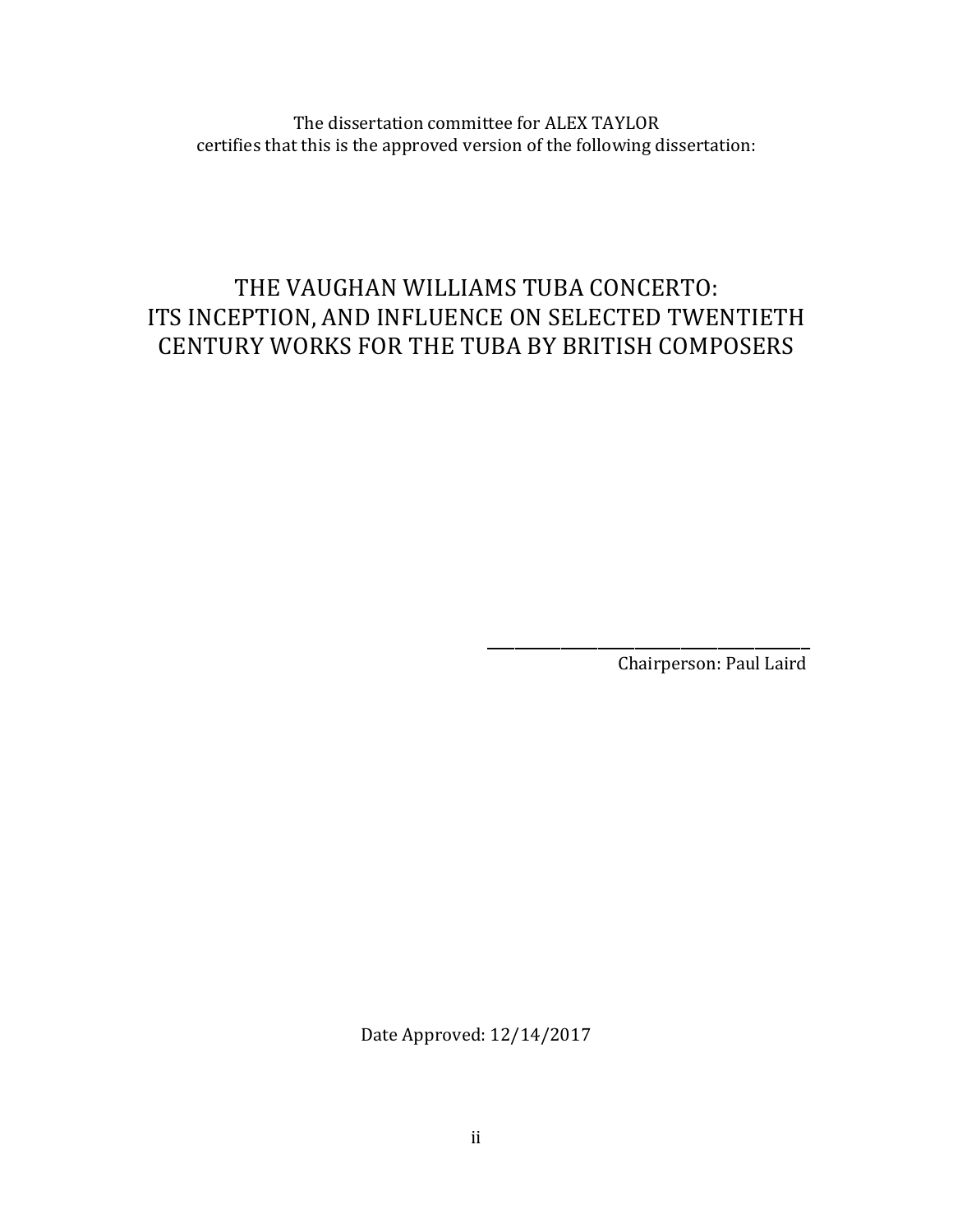#### Abstract

The Concerto for Bass Tuba by Ralph Vaughan Williams was the first concerto written for solo tuba, and remains a staple in the repertoire today. The Vaughan Williams Concerto came about in the twentieth century due to the rapidly evolving role of the tuba within the orchestra, brass and military bands, eventually inspiring Vaughan Williams to write for the tuba as a solo instrument.

The Vaughan Williams Concerto influenced Edward Gregson's Tuba Concerto, as it is directly quoted in the development section of Gregson's first movement. There are also marked similarities between the two concerti in terms of form, range, and intervallic material.

The Vaughan Williams and Gregson Concertos both influenced two works for the tuba by British composers that would come about in the subsequent decades: the Concerto for Tuba and Strings by Roger Steptoe, and *Capriccio* by Rodney Newton. Steptoe's Concerto is mostly atonal, yet the influence of Vaughan Williams and Gregson on its form, style, and intervallic relationships is still discernable. Newton borrows fanfare-like elements from Gregson while utilizing motivic material that is similar to Vaughan Williams. The goal of this paper is to show the influence of the Concerto for Bass Tuba by Vaughan Williams on the British tuba concerto as it evolved throughout the twentieth and twenty-first centuries.

iii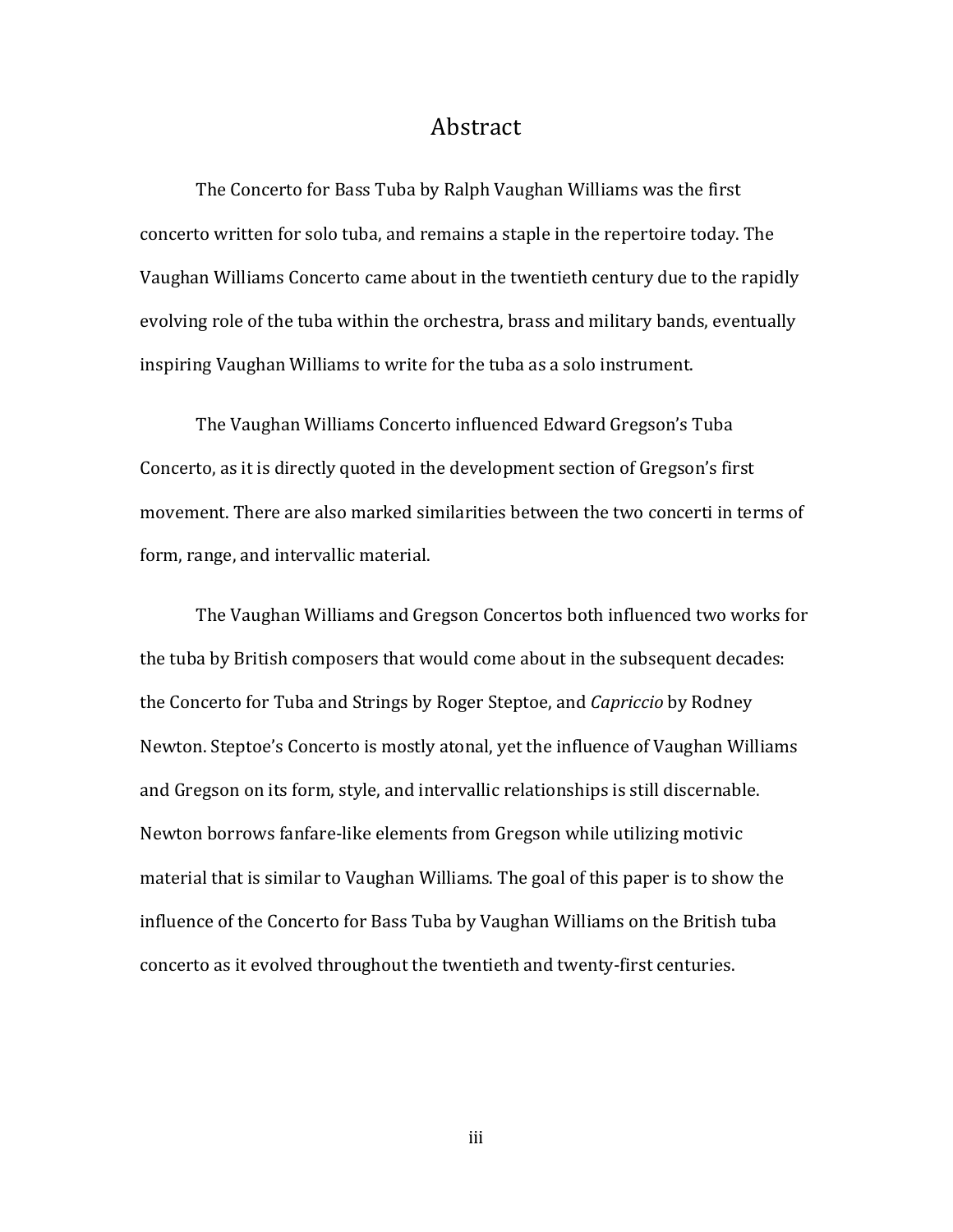### Acknowledgements

I would like to thank Professor Scott Watson for his excellent teaching and steadfast mentorship during my time as a graduate student and teaching assistant at the University of Kansas. I would also like to thank my previous teachers, Dr. Demondrae Thurman and Professor John Stevens, for the tremendous impact they had on me during the more formative years of my musical career.

I would like to thank the members of my graduate committee: Dr. Paul Laird, Professor Scott Watson, Dr. Paul Popiel, Professor Steve Leisring, and Dr. Martin Bergee, for their patience in working with me to schedule exams and guiding me through the process of writing this document.

Lastly, I would like to thank my family, without whose unwavering support I would not have had the success I have had in academia and in my career.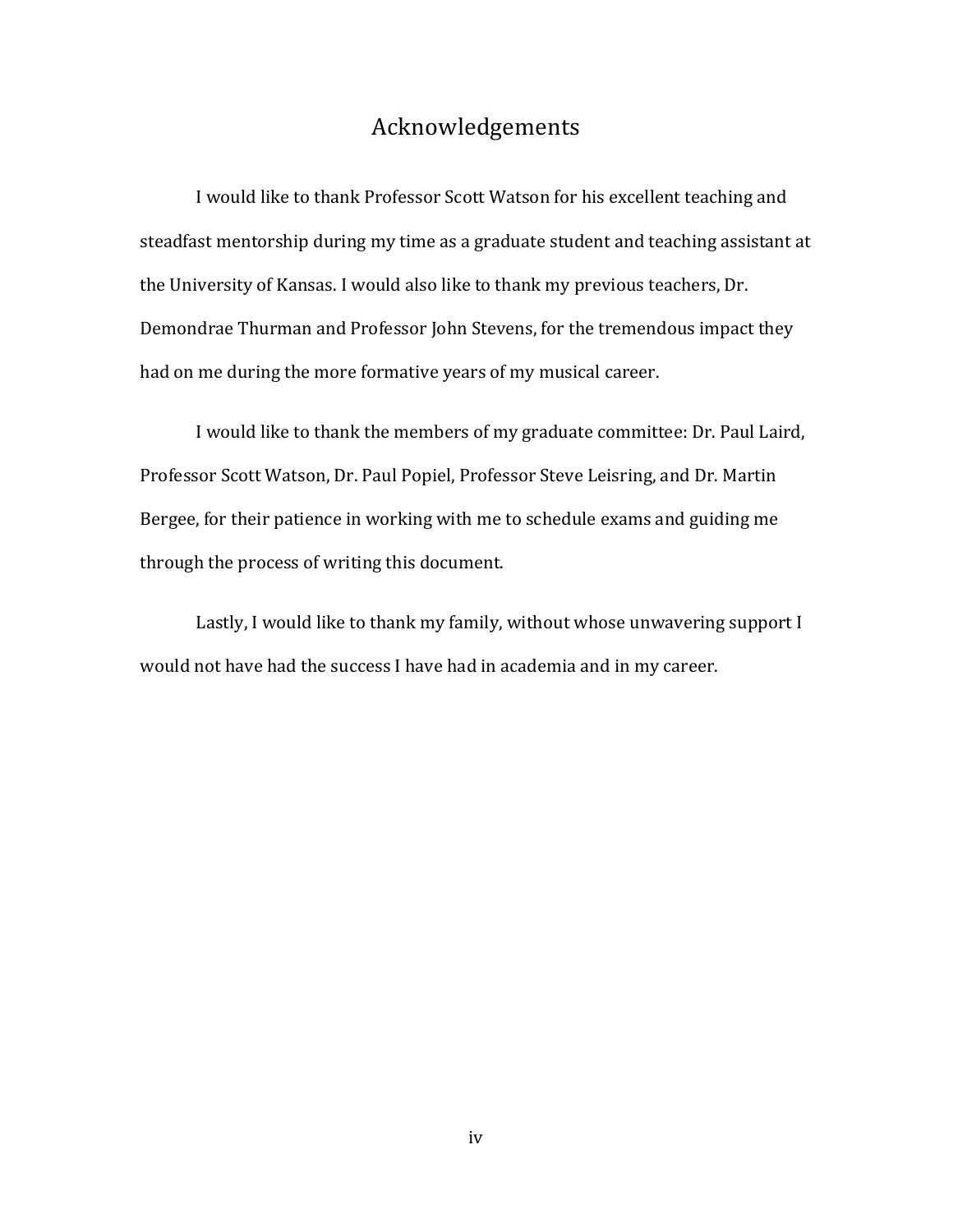# Table of Contents

| Acceptance                    | ii           |
|-------------------------------|--------------|
| Abstract                      | iii          |
| Acknowledgements              | iv           |
| Introduction                  | $\mathbf{1}$ |
| The Vaughan Williams Concerto | 2            |
| The Gregson Concerto          | 8            |
| The Steptoe Concerto          | 14           |
| The Newton Capriccio          | 22           |
| Conclusion                    | 26           |
| <b>Bibliography</b>           | 28           |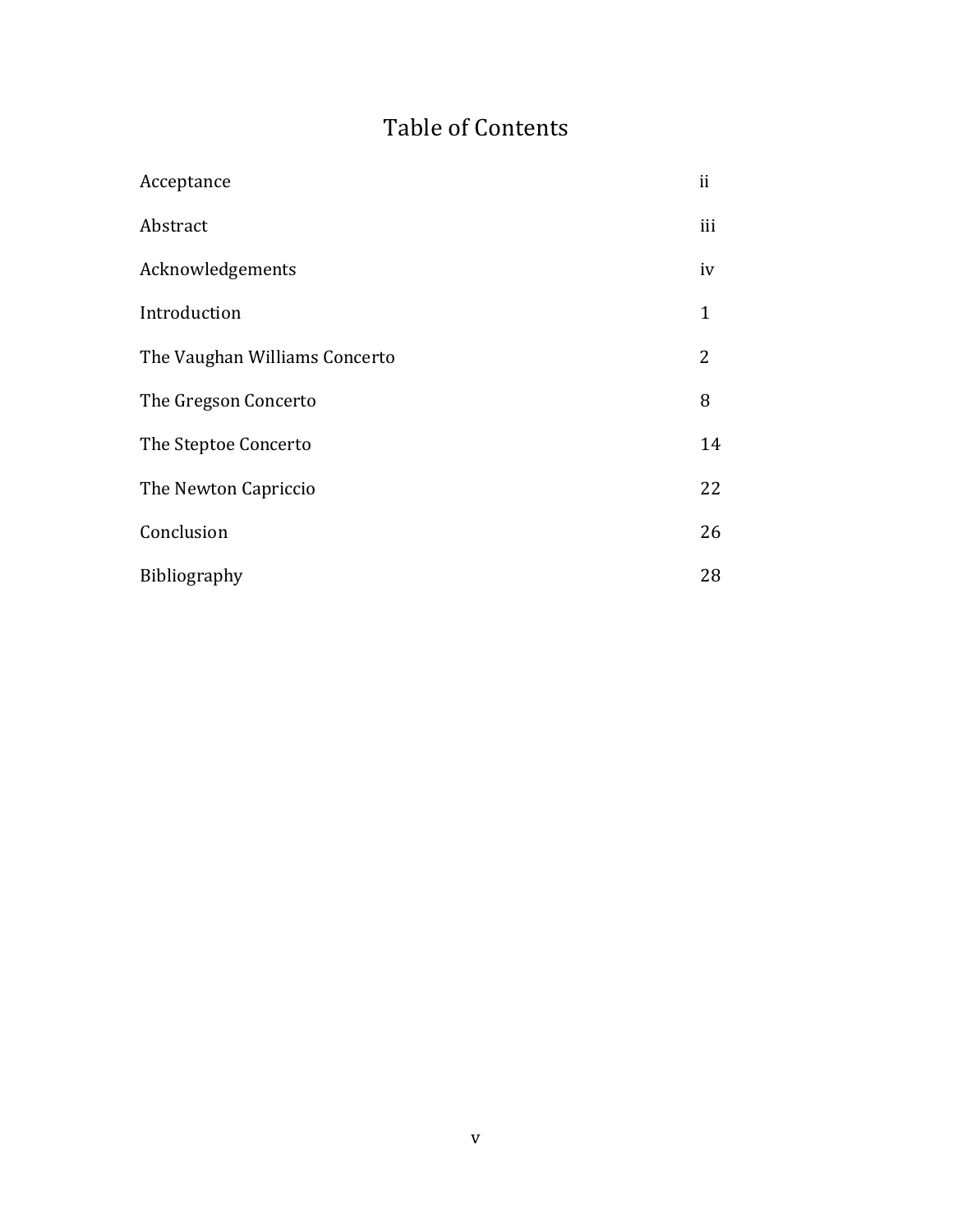#### Introduction

Since its inception in 1835, the tuba has had a clearly defined and sometimes narrow role within the orchestra, wind band, and other ensembles where it is commonly used. The role of the tuba as envisioned by its earliest composers was strictly to provide bass lines and foundational harmonies within the ensemble. The very notion of a tuba playing a solo, let alone a full concerto, might have seemed inconceivable in the early years. Within the last century the tuba has undergone a remarkable reevaluation by performers, composers, and pedagogues, meaning that today the idea of the tuba playing solos and melodic lines within a large ensemble, as well as chamber music and concerti as a soloist, is no longer a foreign concept. This twentieth century reinvention of the tuba's role and the discovery of its greater potential is due in large part to a handful of innovative composers, performers, and teachers who had a much greater vision of the tuba's capabilities. Legendary tubists such as William Bell, Harvey Phillips, Arnold Jacobs, R. Winston Morris, Roger Bobo, and John Fletcher all made significant contributions to the tuba's evolution and its emerging roles, but there is little doubt that it would have failed to progress to where it is today if not for the great composers who pioneered writing for the tuba. While American and British composers alike have made significant contributions to the tuba solo literature, this document will focus on British tuba literature starting with the seminal work for tuba, the Concerto for Bass Tuba by Ralph Vaughan Williams and will seek to draw parallels between this work and two subsequent tuba concertos: Tuba Concerto by Edward Gregson and Concerto for Tuba and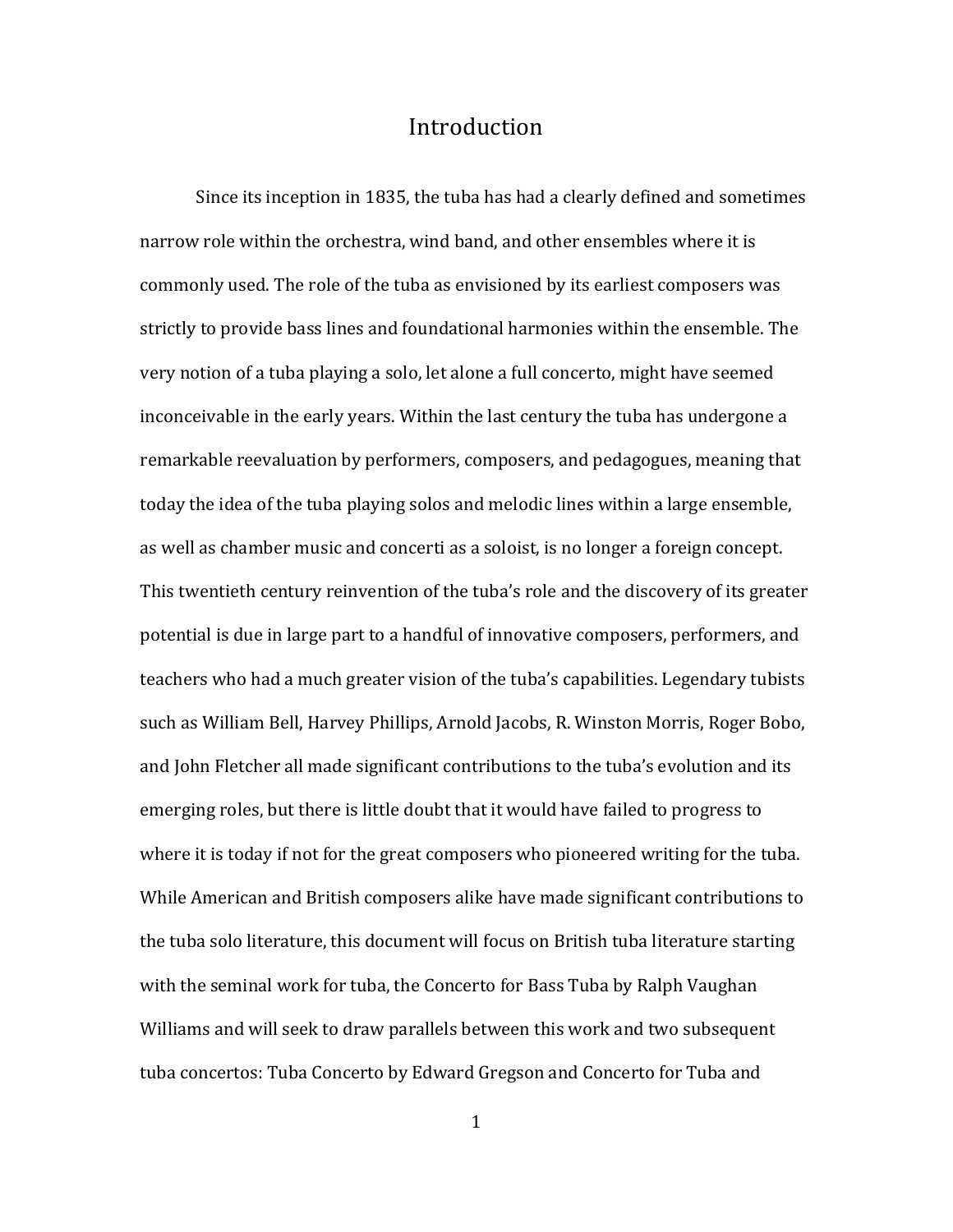Strings by Roger Steptoe, by examining similarities and contrasts in form, tempo, harmony, and motivic material from the three works. The document will then discuss Vaughan Williams's possible influence on a twenty-first century work: *Capriccio for Tuba by Rodney Newton.* 

#### The Vaughan Williams Concerto

Vaughan Williams (1872-1958) wrote the first concerto for the solo tuba. Vaughan Williams was born in Down Ampney, Gloucestershire, England, and hailed from a family of prominent intellectuals, which included Josiah Wedgwood (1730-1795) and Charles Darwin (1809-1882). After his somewhat obscure early years as an unknown composer, Vaughan Williams's career finally took off in the 1910's, and he went on to become perhaps the most influential British composer of the early twentieth century. Aside from the tuba concerto, which was one of his final compositions, Vaughan Williams was a composer of symphonies, band music, choral music, and operas, as well as an arranger of folk songs. According to Joseph Machlis, "The English renascence was heralded by an awakening of interest in native song and dance. The most important figure among them was Ralph Vaughan Williams, who succeeded Elgar as the representative of English music on the international scene."<sup>1</sup> The tuba concerto came about as a result of Vaughan Williams being commissioned to write a new work for a concert celebrating the Golden Jubilee of

<sup>&</sup>lt;sup>1</sup> Joseph Machlis, *Introduction to Contemporary Music* (New York: WW Norton and Company, 1979) 291.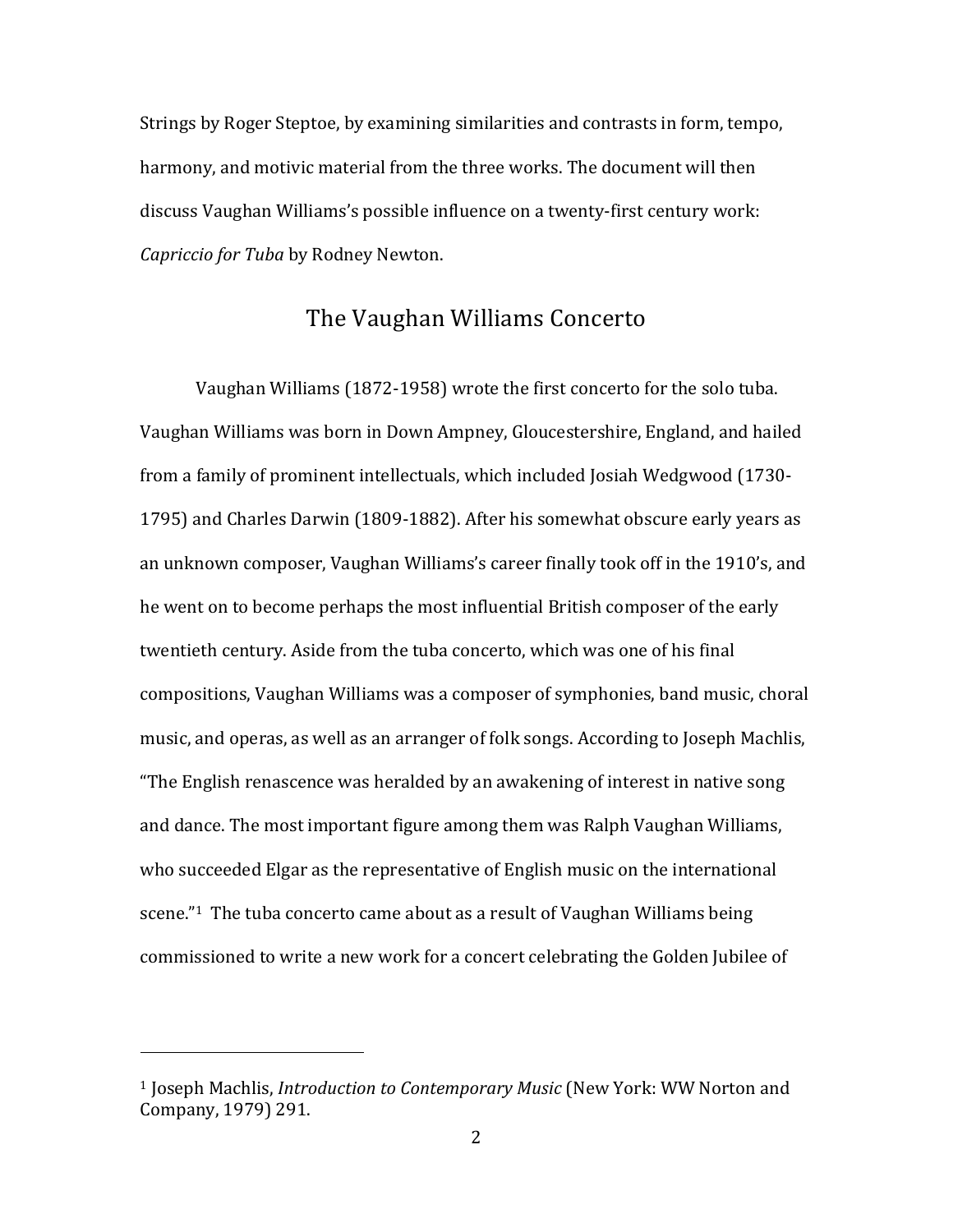the London Symphony Orchestra.<sup>2</sup> The premiere of the Vaughan Williams Concerto for Bass Tuba was given by the London Symphony on June 13, 1954, with the orchestra's principal tubist, Philip Catelinet, performing as the soloist, and Sir John Barbirolli conducting. Gary Bird writes, "Besides notable concertos for violin and for piano, Ralph Vaughan Williams has enriched the literature of the concerto for lesserknown instruments  $-$  the harmonica and the bass tuba  $-$  raising them, too, to concert rank."<sup>3</sup> While it was not the first work ever written for the solo tuba, the Vaughan Williams concerto was the first full concerto written for the instrument. The fact that this concerto was written by an already very prolific  $-$  as opposed to unknown — composer did much for its fame, as well as enhancing the visibility and viability of the tuba as a solo instrument. According to Clifford Bevan, "John Fletcher points out that V[aughan]W[illiams] had intended for some time to write a tuba concerto, and it has to be said that very often sections of the tuba parts in his orchestral works approach a concerto level of difficulty."<sup>4</sup> Vaughan Williams's reasoning for writing a concerto for the tuba is not entirely clear, but it is worth noting that the aging composer had written his Romance in D-flat for Harmonica only a few years before in 1951. Perhaps Vaughan Williams was intentionally experimenting with writing for unusual solo instruments in the latter part of his life, but it is apparent from John Fletcher's account that the composer had for years prior sought to treat the tuba not as a novelty, but as a serious instrument for serious

<sup>&</sup>lt;sup>2</sup> Clifford Bevan, *The Tuba Family* (Hampshire: Faber and Faber Unlimited, 1978) 437. 

<sup>&</sup>lt;sup>3</sup> Gary Bird, *Program Notes for the Solo Tuba* (Bloomington: Indiana University Press, 1994) 107.  $4B$ evan, 437.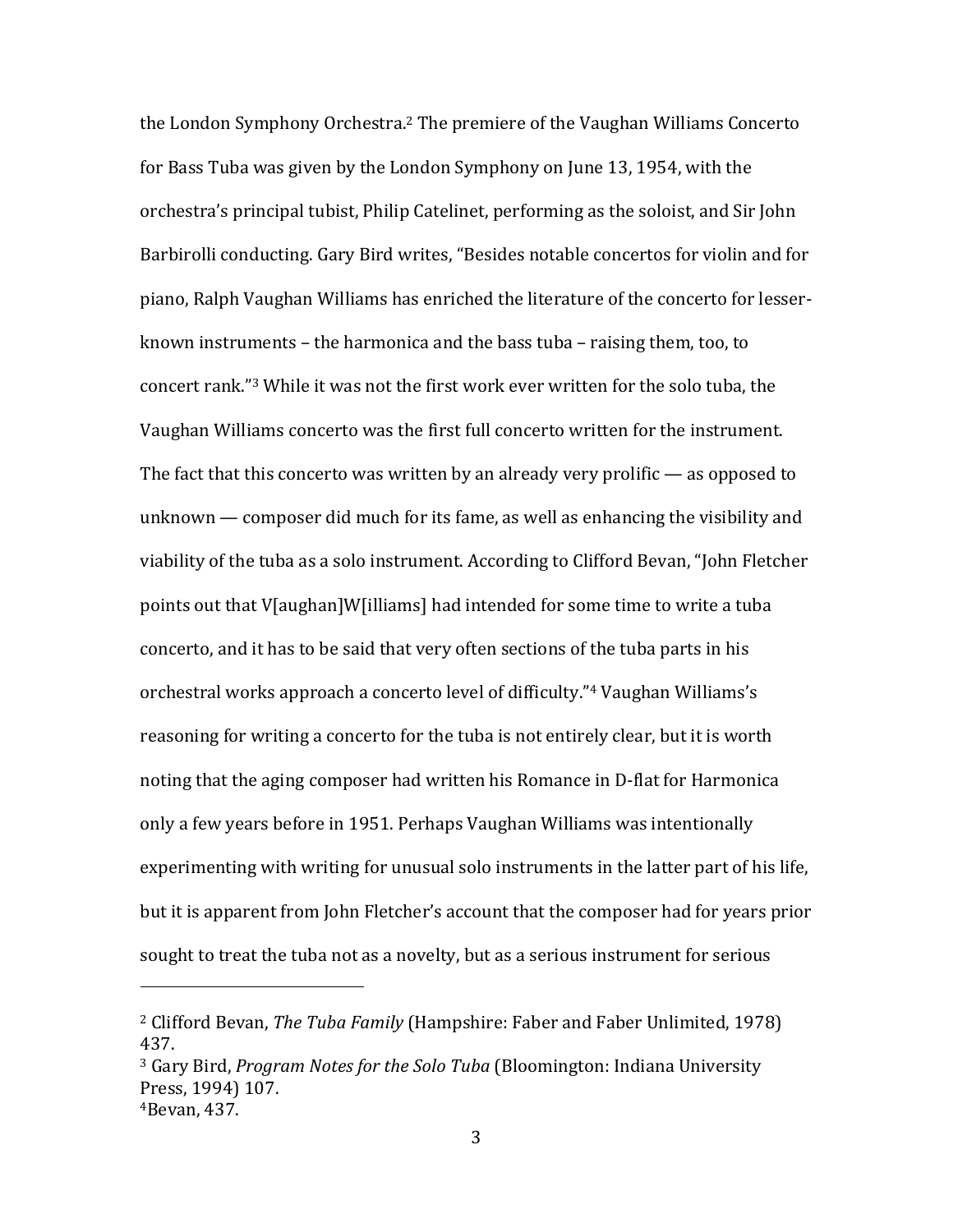musicians. The Vaughan Williams concerto shows off the tuba's virtuosic and lyrical capabilities, and the music is in no way plodding or humorous. Not surprisingly, musical pundits and critics were skeptical. Philip Catelinet, in his article for the *International Tuba-Euphonium Association Journal* entitled "The Truth About the Vaughan Williams Tuba Concerto," mentions one caustic article: "Vaughan Williams, now 81, has composed a concerto for bass tuba. His last concert was for mouth organ, and it ran Larry Adler to the last ounce of his technique. Philip Catelinet, first tuba player of the L.S.O has manfully taken on the solo part. He will need all his breath."<sup>5</sup> Catelinet had his doubts as well, but his playing in the initial rehearsals was encouraging to Vaughan Williams, and although Catelinet had a few misgivings about his inaugural performance, particularly of the first and third movements, the immediate public reception was mostly positive, despite the reactions of a few critics.6

The original orchestral version of the Vaughan Williams is scored for solo tuba, two flutes, oboe, two clarinets, bassoon, two horns, two trumpets, two trombones, percussion, and strings. A transcription of the orchestral part for piano accompaniment is also commonly heard in recital settings. The concerto is in three movements, and follows the standard tempo scheme of fast-slow-fast. The first movement is entitled "Prelude" and marked "Allegro moderato" with a suggested

<sup>&</sup>lt;sup>5</sup> Philip Catelinet, "The Truth About the Vaughan Williams Tuba Concerto," ITEA *Journal* 14, no. 2 (1986) http://philipcatelinet.com/biography/the-truth-about-thevaughan-williams-tuba-concerto-by-philip-catelinet-itea-journal-volume-14 number-2-november-1986 (accessed December 11, 2016).  $6$  Catelinet,  $(1986)$ .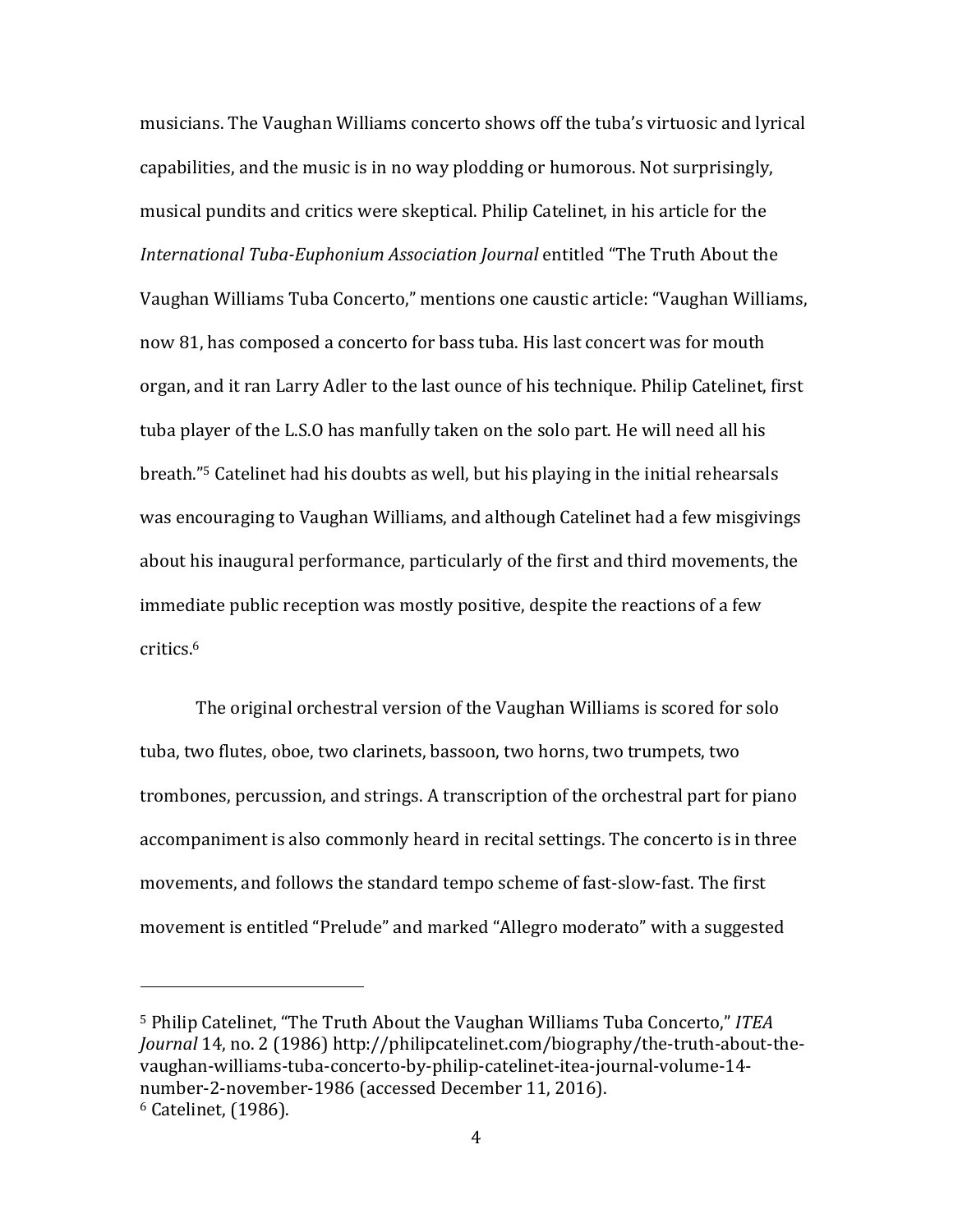tempo of quarter note equals 96 beats per minute, though many performers have taken some liberty with this, as may be heard on several recordings. For example, Harvey Phillips played the first movement at quarter note equals 106 in his recording; Don Little took it slightly slower than the composer suggested at around quarter note equals 90-92, and Arnold Jacobs played it significantly faster at quarter note equals 116.<sup>7</sup> The second movement, entitled "Romanza," is marked "Andante sostenuto" and quarter note equals 60, although liberties have been taken with this movement as well, as it is often played several clicks slower. The preferred slower tempi of most performers almost gives this movement the feeling of an eighth-note beat. For example, Harvey Phillips's recording of the second movement at quarter note equals 45 is an extreme example, but the mean tempo for most recordings seems to be around  $54.8$  The third movement is entitled "Finale - Rondo Alla Tedesca," and is waltz-like in  $\frac{3}{4}$  time. The tempo is marked "Allegro" and quarter note equals 150, or dotted half note equals 50, since the music, especially in the "Poco animato" section beginning four measures before rehearsal number 5, is intended to be felt in one rather than three. Catelinet personally felt that this tempo was too fast, and that the premiere performance would have been better had the conductor not insisted on taking it at that tempo.<sup>9</sup>

From a theoretical standpoint, parallels can be drawn between the tuba concerto and some of Vaughan Williams's previous works, at least on a superficial

<sup>&</sup>lt;sup>7</sup> Michael A Fischer, "Ralph Vaughan Williams: An interpretive analysis of Concerto for Bass Tuba," University of North Texas (1999) 7.

<sup>&</sup>lt;sup>8</sup> Fischer, (1999) 7.

 $9$  Catelinet,  $(1986)$ .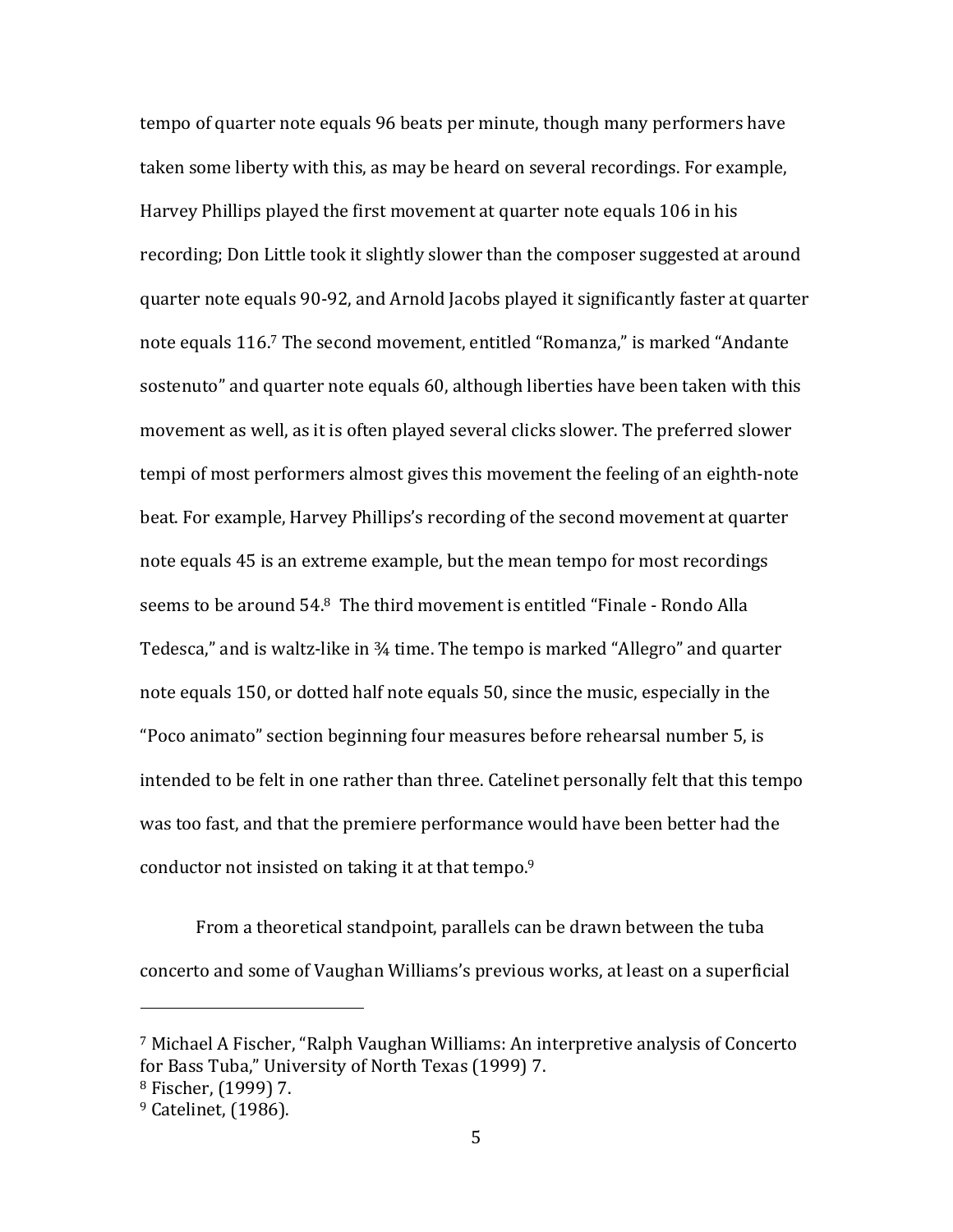level. An example of this is the motivic material in the opening of the first movement, the way the melodic line resembles the recurring motive in his 1921 work, *The Lark Ascending*. It is certainly not unusual for composers subconsciously to recycle their own material, but perhaps this was a deliberate attempt on Vaughan Williams's part to prove that the tuba could be every bit as graceful as the violin. Clifford Bevan also draws a parallel between the opening melodic line in the second movement to the tenor tuba solo in "Bydlo" from Maurice Ravel's orchestration of Mussorgsky's Pictures at an Exhibition.<sup>10</sup> Vaughan Williams studied composition in Paris with Ravel, famed orchestrator of the piano work, for a few months in 1909, but most of his music seemed to show few signs of Ravel's influence. Bevan poses an important question, "Note what occurs at the peak of each phrase. While working on the unfamiliar task of devising a soaring melody for solo tuba, did Vaughan Williams subconsciously tread the path previously traveled by his mentor?"<sup>11</sup> From this, it could be inferred that perhaps Maurice Ravel with his arrangement of *Pictures at an Exhibition* inspired Vaughan Williams to write for the tuba.

 $10$  Clifford Bevan, "Vaughan Williams's Tuba Concerto: Composition and First Performance," *ITEA Journal* 35, no. 2 (2008) 62.  $11$ Bevan,  $(2008)$  62.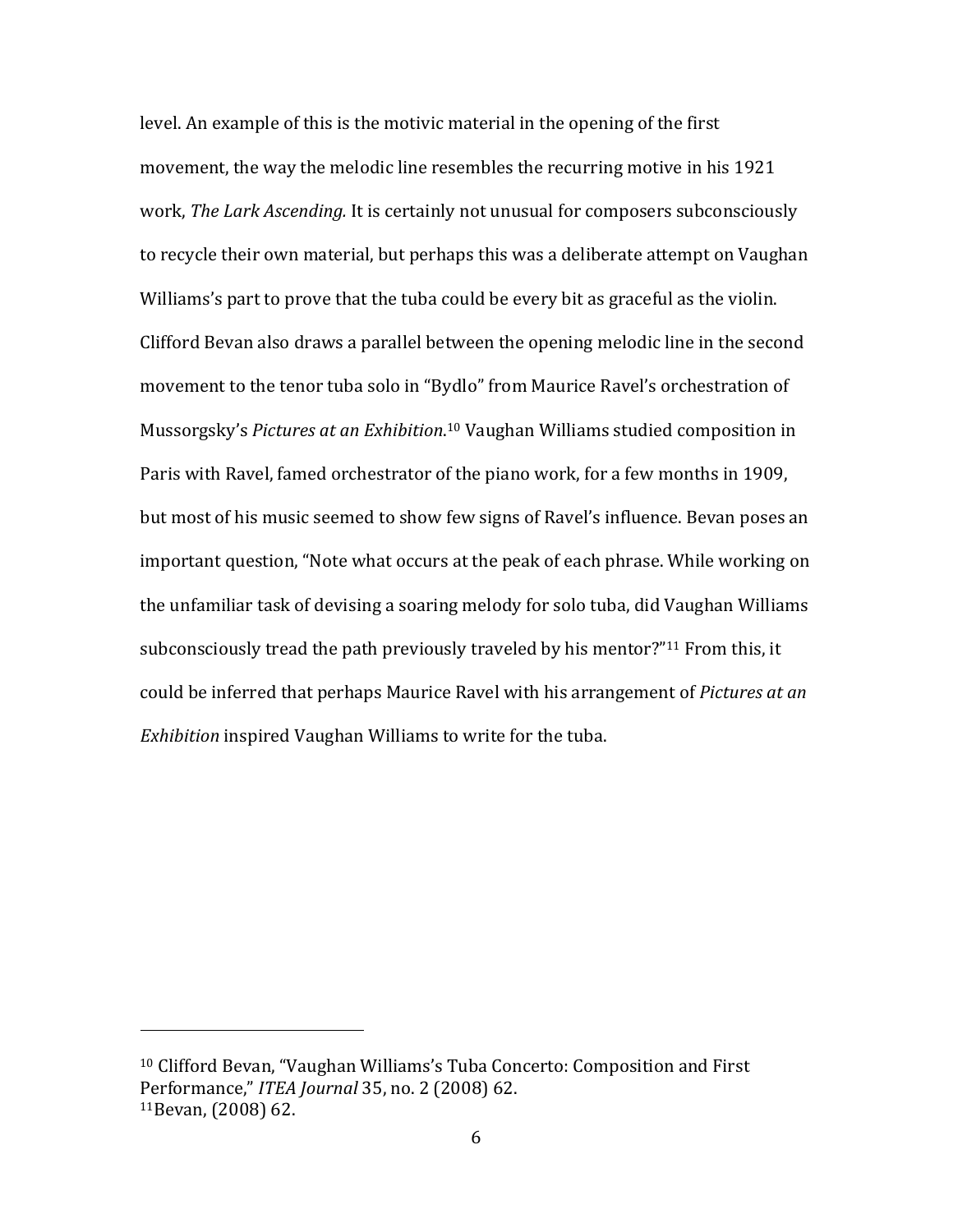**Example 1a: Ralph Vaughan Williams, Concerto for Bass Tuba. Movement 2, mm. 9-1112** 



**Example 1b: Modest Mussorgsky arr. Maurice Ravel, Pictures at an Exhibition "Bydlo" mm. 1-4** 



Another genre that might have had significant influence on the tuba concerto was the British brass band tradition, a tradition associated with the Salvation Army, working class players in the various villages and coal mines in the nineteenth century, and with military bands. Bevan notes: "The solo part of the concerto lies beautifully on the F tuba, but there is also another English influence on the writing. It was the dexterity of euphonium players turned orchestral tuba players that inspired the technically-demanding orchestral tuba parts of Elgar, and later

<sup>&</sup>lt;sup>12</sup> Ralph Vaughan Williams, *Concerto for Bass Tuba* (London: Oxford University Press, 1954).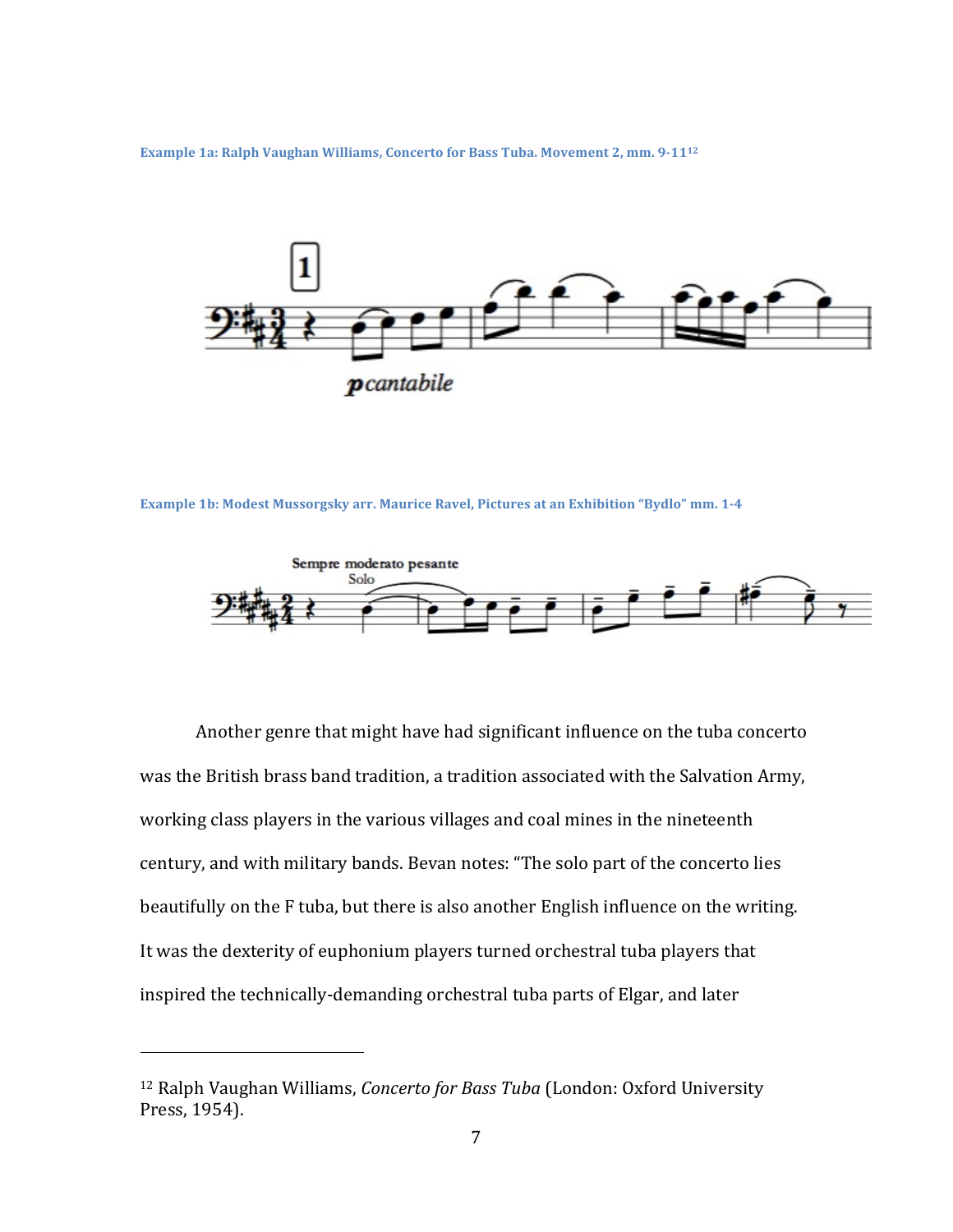Vaughan Williams, Walton, Britten, and others."<sup>13</sup> Indeed, Philip Catelinet had himself been a euphonium player with the Salvation Army brass band. The British style brass band and its influence on British composers perhaps explains why the first tuba concerto came about in the United Kingdom, rather than the tuba's native Germany, the United States, or any other country that was making significant contributions to Western art music at the time. The Vaughan Williams tuba concerto remains a staple in the repertoire to this day, and its influence in the realm of tuba literature is far-reaching. The Vaughan Williams Concerto influenced several subsequent composers of tuba concertos and significant works for the tuba, whether directly through quotation or on a surface level, through a superficial comparison of motivic material.

#### The Gregson Concerto

The first British tuba concerto that the Vaughan Williams Concerto had a significant influence on was written in 1976 by Edward Gregson  $(b. 1945)$ . Gregson is a British composer of orchestral, instrumental, and vocal works, as well as music for theatre and television. Gregson wrote his Tuba Concerto for the Besses o' th' Barn Brass Band; it is dedicated to John Fletcher, who gave the inaugural performance on April 24, 1976, in Middleton Civic Hall near Manchester, England. John Fletcher was a renowned British tubist and teacher who was principal tuba with the BBC Symphony Orchestra from 1964-1966 and with the London Symphony from 1966 until his untimely death in 1987. Fletcher himself gave a notable

 $13$  Bevan,  $(2008)$  63.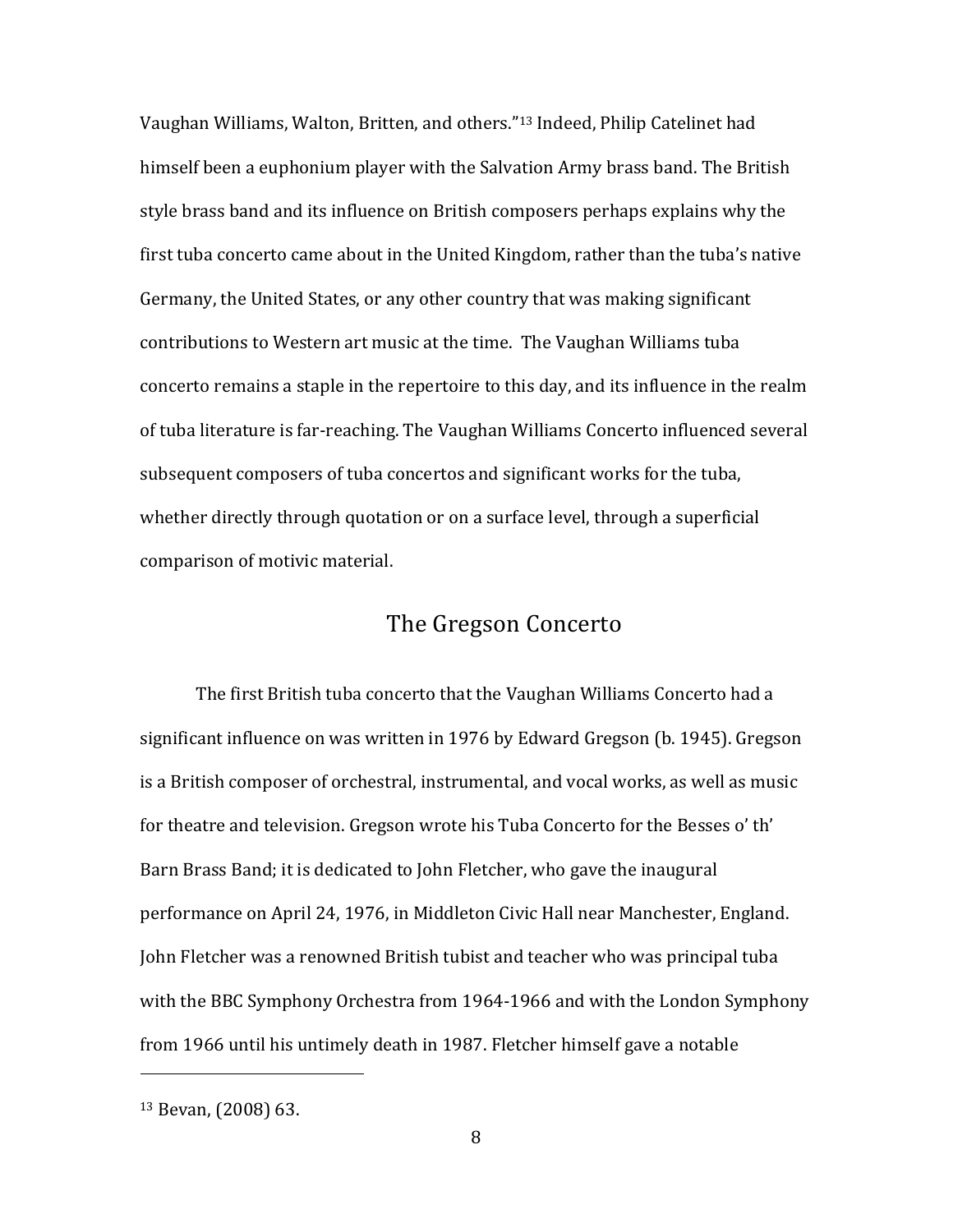performance of the Vaughan Williams Concerto in 1972 with the London Symphony and André Previn conducting. Fletcher played the piece on an E-flat rather than the F tuba for which the Vaughan Williams was originally written. This was another direct connection to the British style brass bands, which typically consist of two Eflat and two BB-flat basses. That the Gregson might have been strongly influenced by the Vaughan Williams Concerto is not surprising, considering that in 1976 that tuba literature was still somewhat in its infancy, and the Vaughan Williams Concerto and Tuba Sonata by Paul Hindemith were still the only works written by major composers for the tuba. When considering the possible English brass band influence on the Vaughan Williams Concerto, it would seem only a matter of time before a tuba concerto with brass band would eventually be written. Indeed, the Gregson Concerto is not the only concerto written for tuba and brass band, as the Martin Ellerby Tuba Concerto (1988) and the Rodney Newton *Capriccio for Tuba* (2002), both by British composers, would appear in the subsequent decades. The Gregson Concerto has been transcribed for orchestral, wind band, and piano accompaniment; John Fletcher also gave the premiere of the concerto with orchestral accompaniment in 1983 with the Scottish National Orchestra and Sir Alexander Gibson conducting. Like the Vaughan Williams, the Gregson Concerto has three movements, and follows the standard fast-slow-fast protocol. Both concertos are neo-romantic in style, and do not include experimentation with unusual harmonies, only with the range and technique of the tuba. Bevan describes the Vaughan Williams and Gregson as both including "melodies that can be understood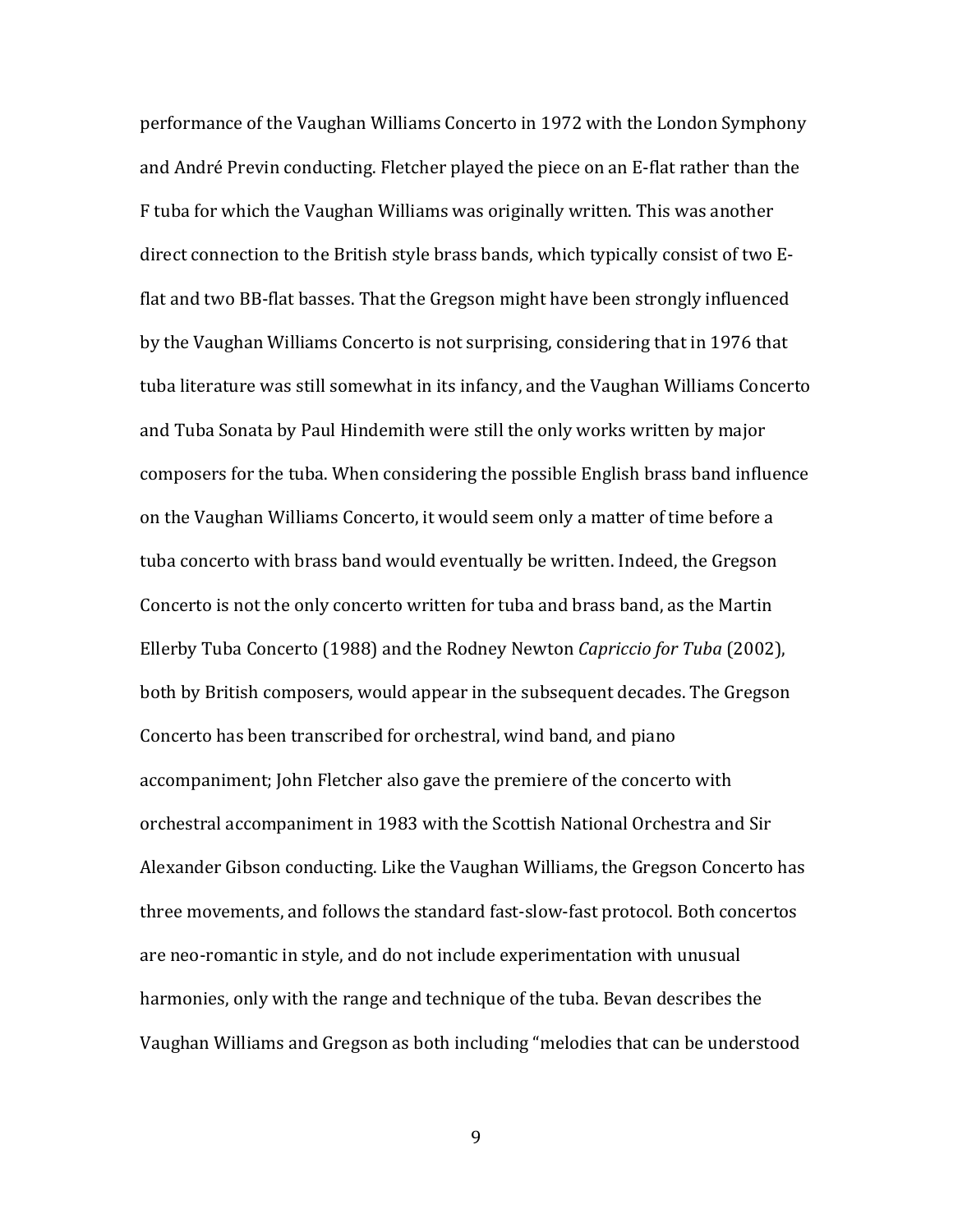by the listener."<sup>14</sup> Douglas Joseph Shabe, in his dissertation entitled "A Stylistic and Comparative Analysis of Edward Gregson's Tuba Concerto," describes the similarity of the form and structure of the two concerti:

When comparing the Gregson concerto to the one by Vaughan Williams, the first thing that stands out is the striking similarity of form. The first movements of both concerti are sonata forms, although Vaughan Williams takes some liberties with the form. The second movements are basically arch forms. Gregson lays out the ABCBA form clearly, while Vaughan Williams treats the form with a little more freedom – but the arch form is present. Both final movements are rondos that contain a main theme, two episodes and a cadenza. Clearly, Gregson has used the overall structure of the Vaughan Williams concerto as a model for his work.<sup>15</sup>

Aside from the similarities of form, to what extent melodically and motivically did the Vaughan Williams Concerto influence the Gregson Concerto? What is apparent right away is the direct quotation from the first movement of the Vaughan Williams Concerto contained within the first movement of the Gregson. It appears not at the beginning of the movement as in the Vaughan Williams, but during the development section.

<sup>&</sup>lt;sup>14</sup> Clifford Bevan, *The Tuba Family* (Hampshire: Faber and Faber Unlimited, 1978). <sup>15</sup> Douglas Joseph Shabe, "A Stylistic and Comparative Analysis of Edward Gregson's Tuba Concerto," Long Beach: California State University (1999) 31.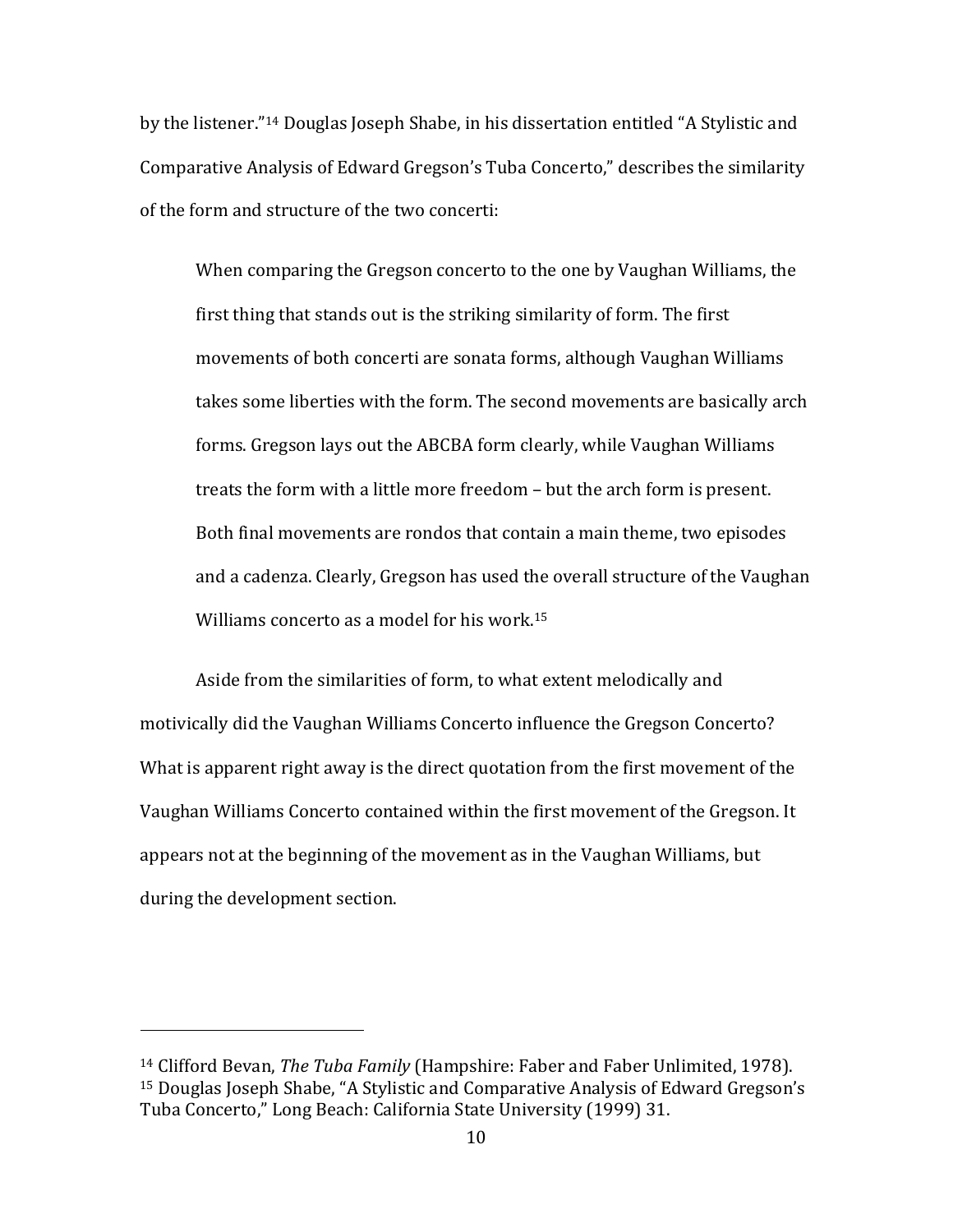

#### **Example 2a: Ralph Vaughan Williams, Concerto for Bass Tuba, Movement 1, mm. 1-5**

**Example 2b: Edward Gregson, Tuba Concerto, Movement 1, mm. 82-8316** 



<sup>&</sup>lt;sup>16</sup> Edward Gregson, *Tuba Concerto* (London: Novella Publishing Limited, 1976).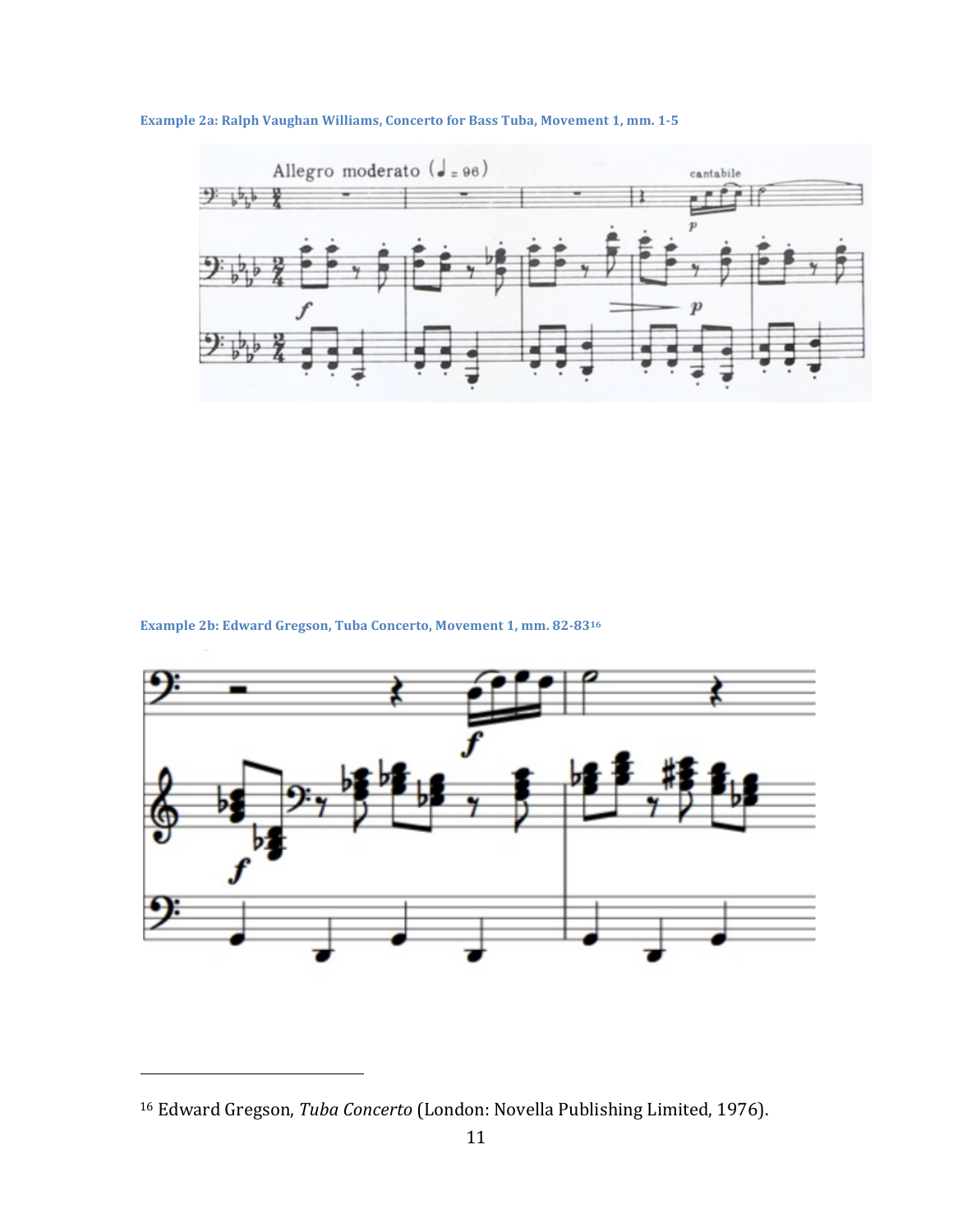The quote is brief, but immediately recognizable, as it is almost identical in both the melody and the accompaniment, only transposed up a step in the melody. This direct reference seems to be tongue-in-cheek, and a humorous homage to Vaughan Williams about halfway through the movement before introducing new material. The first movement is marked "Allegro deciso" and quarter note equals 104, only slightly faster than the quarter note equals 96 found in the first movement of the Vaughan Williams, and certainly within the range of the tempi at which tubists tend to play the first movement of the Vaughan Williams. The introductory motive of the first movement of the Gregson is also somewhat similar to that of the beginning of Vaughan Williams. The rhythmic structure of these motives is quite similar, both featuring two sixteenth notes moving to a long note that lasts three beats. The only difference between them rhythmically is that the Gregson begins with an eighth note followed by two sixteenths, whereas the Vaughan Williams opens with four sixteenths. Harmonically, both motives strongly emphasize a perfect fourth leap from C to F, although Gregson approaches this leap directly, unlike Vaughan Williams, who added E-flat as a passing tone between them. The Gregson motive is also down one octave from the Vaughan Williams. Another parallel between the two concertos can be drawn in the alternative cadenzas in the first movement of the Vaughan Williams and in the final movement of the Gregson, both of which are optional. In the cadenza section of the Vaughan Williams first movement, after a sequence going from  $C^2$  to  $F^4$ , then  $F^1$  to  $F^4$ , the player may take another leap of a minor third to A-flat<sup>4</sup>. The Gregson cadenza consists primarily of triplets and quarter notes, and does not appear to bear any resemblance to the Vaughan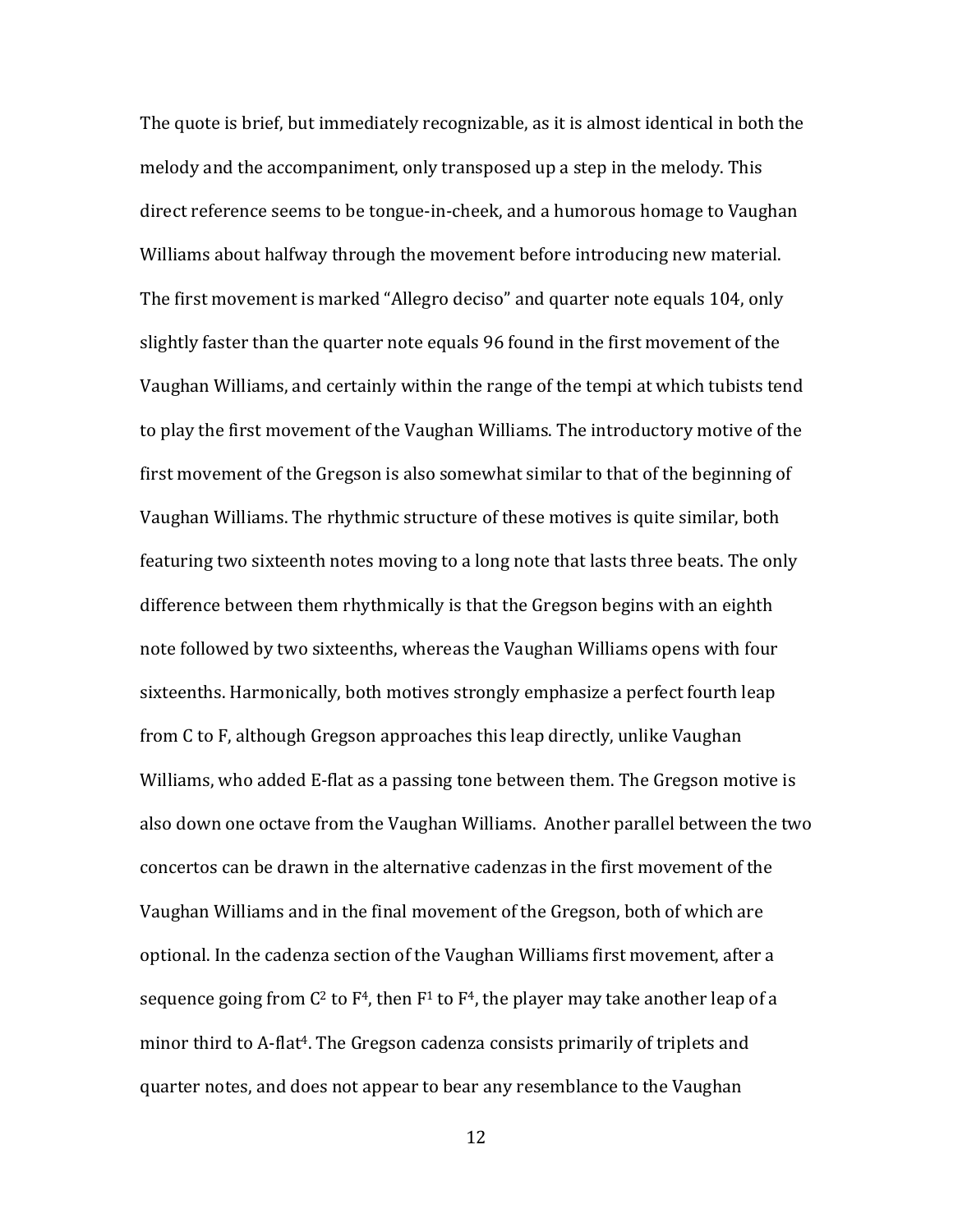Williams, aside from perhaps the pacing. The alternative cadenza in the Gregson Concerto, however, features three minor third leaps from  $D<sup>4</sup>$  to  $F<sup>4</sup>$ , and though it is transposed down a minor third, a minor third leap in that register is undeniably reminiscent of Vaughan Williams. The familiar A-flat<sup>4</sup> is also present in the Gregson cadenza, followed by the same gradual descent, only down to A-flat<sup>1</sup> rather than  $C^2$ in the Vaughan Williams. Thus, from a motivic standpoint, a part of this cadenza is similar to the Vaughan Williams cadenza, only transposed down a minor third.

**Example 3a: Ralph Vaughan Williams, Concerto for Bass Tuba, Movement 1, cadenza** 



**Example 3b: Edward Gregson, Tuba Concerto, Movement 3, alternative cadenza** 

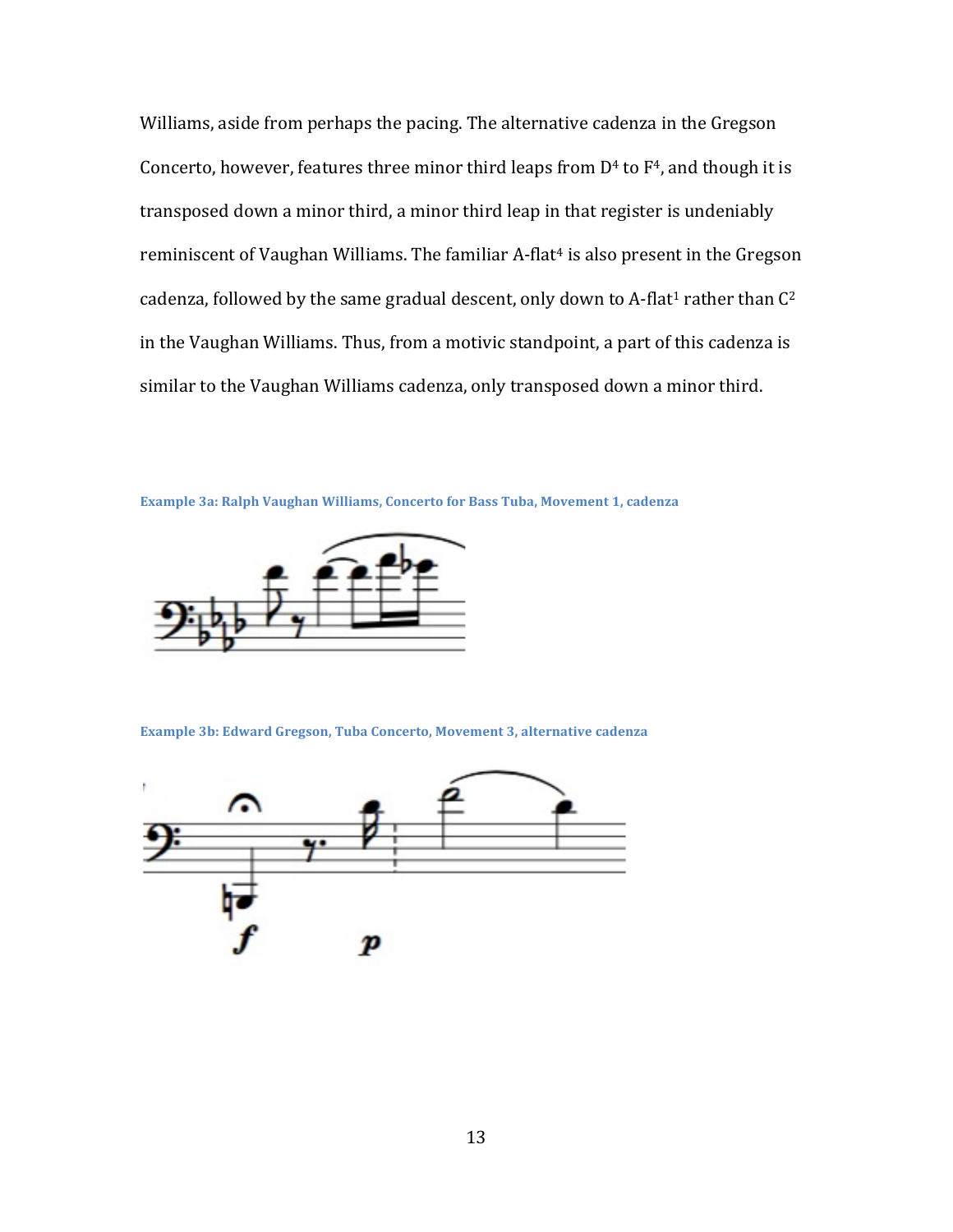The Gregson is, of course, quite different from the Vaughan Williams in style, character, and in the harmonies that it uses, but the similarity between them is enough that one familiar with the Vaughan Williams Concerto could readily detect its influence.

#### The Steptoe Concerto

A third British tuba concerto that should be discussed in this comparison is Concerto for Tuba and Strings by Roger Steptoe (b. 1953). The concerto began as three separate pieces for tuba and piano before the composer decided to consolidate them into a concerto. Steptoe is an English composer of chamber music, song cycles, concerti, and other instrumental works. Steptoe wrote the tuba concerto in 1983 for James Gourlay, a renowned player and conductor who is currently the music director of the River City Brass Band, having previously been an active teacher and performer in several of the most prestigious universities and orchestras throughout the United Kingdom. The River City Brass Band is in fact a British-style brass band based in Pittsburgh, Pennsylvania that is currently the world's only full-time professional band of its kind. The Steptoe Concerto is one of four concertos recorded by Gourlay, with the Royal Ballet Sinfonia and Gavin Sutherland conducting, on his album *British Tuba Concertos*; the Vaughan Williams and Gregson concertos are two of the others, and the fourth piece is John Golland's Tuba Concerto Op. 46. The string orchestra accompaniment in the Steptoe is scored for three first violins, three second violins, two violas, two cellos, and one bass, and as with the other concertos, there is a piano transcription of the accompaniment.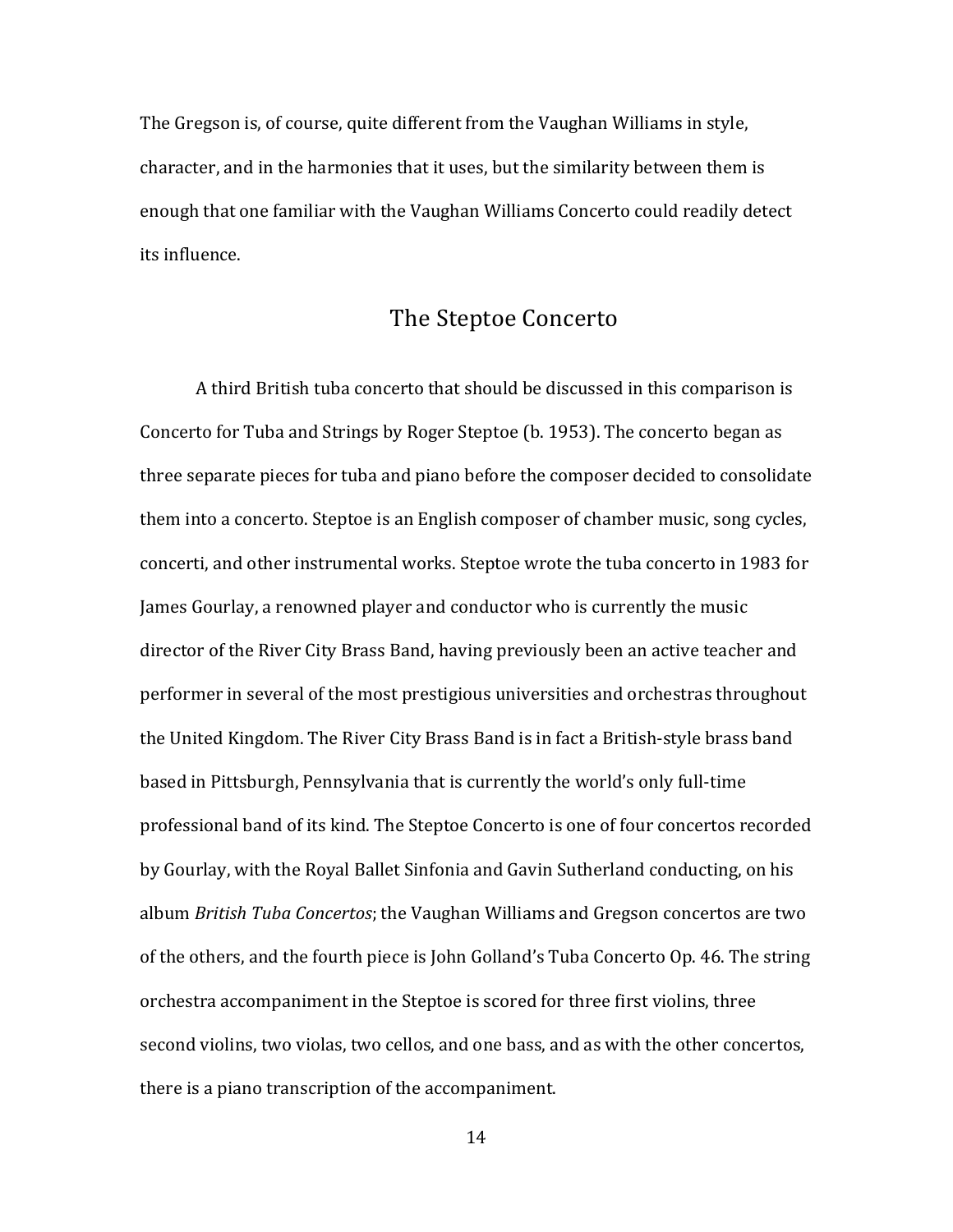This concerto represents a marked departure from the Vaughan Williams and Gregson in that in many places Steptoe eschews traditional harmonies in favor of twelve-tone techniques. The music is mostly chromatic and atonal, although there is a pervasive sense of cantabile throughout all three movements. Rather than following the standard fast-slow-fast arrangement of movements, the second movement is a lively "giocoso" marked quarter note equals 116, and moves *attacca* through a long solo tuba cadenza into a final slow movement that is marked "Molto" calmo" and dotted quarter note equals 58-60. The ending of the piece in this quiet slow movement seems anticlimactic compared to the loud and punctuated endings of the Vaughan Williams and Gregson, and the lack of tonal center compounds that fact. The first movement begins with a moderately slow lyrical section that is marked "Con poco moto" and quarter note equals circa 72, which soon progresses into a slightly faster development section marked "poco piú mosso," quarter note equals circa 80 at rehearsal 3, and a lively "Allegro," quarter note equals circa 126-132 at rehearsal 7. Following the faster development section, the music returns to a slower, lyrical section in rehearsal 11 that is similar in style to the beginning of the piece, and is marked "Poco piú calmo." Despite having no key, the concerto includes numerous accidentals throughout, and an analysis of pitch class sets from the beginning of the piece to rehearsal 2 in the first movement alone reveals that this movement is serial and uses all twelve tones of the chromatic scale in various arrangements of a prescribed order. The first row presents the twelve tones of the chromatic scale in the following order:  $F$ ,  $G$ ,  $B$ -flat,  $A$ ,  $F$ -sharp,  $B$ ,  $C$ -sharp,  $D$ -sharp,  $E$ , D, C, and G-sharp, and the piece continues on with different permutations of the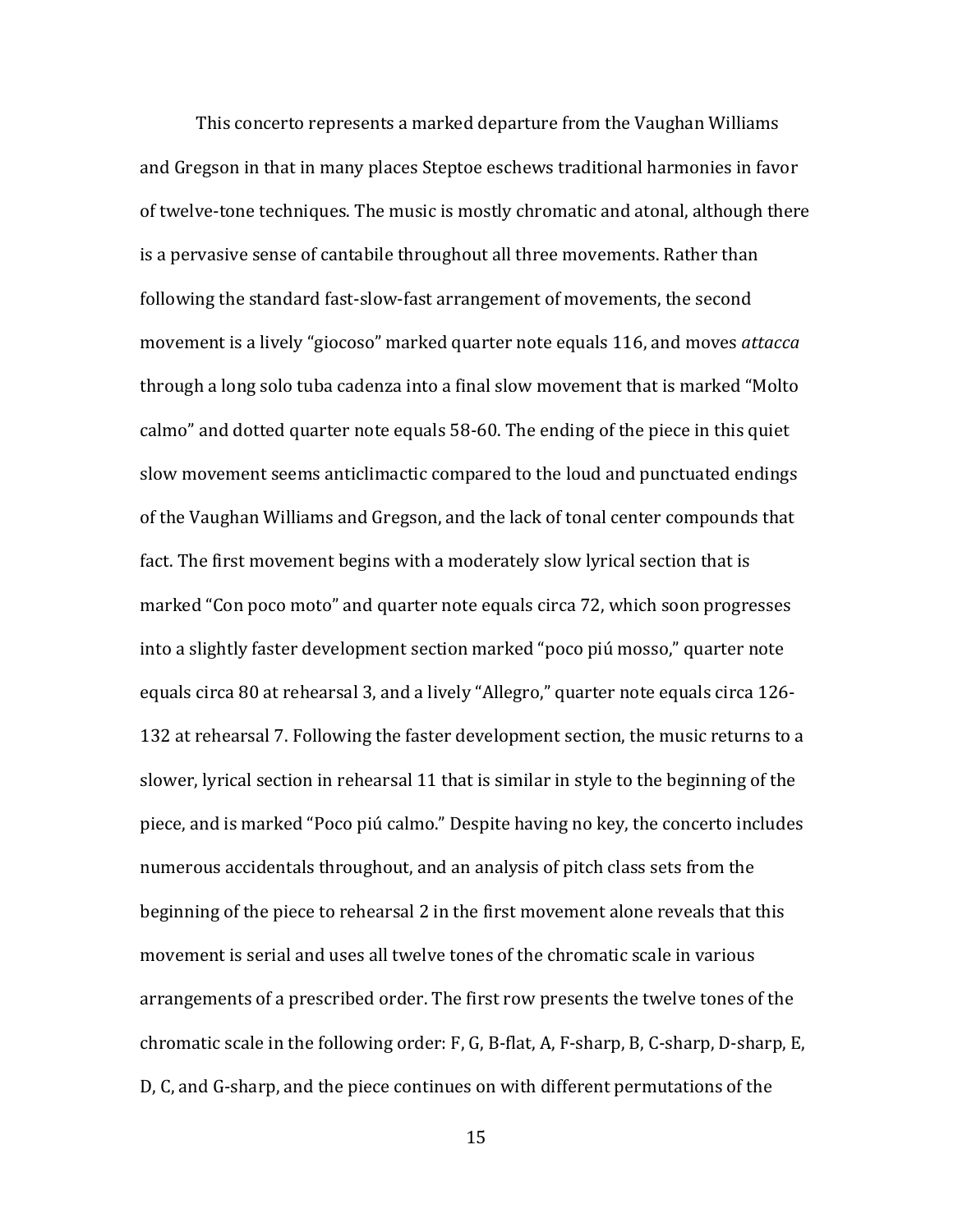row. An image of the opening to rehearsal 2 of the solo tuba part to the Steptoe Concerto is provided in example 4 below.

**Example 4: Roger Steptoe, Concerto for Tuba and Strings, Movement. 1, mm. 1-1917** 



<sup>&</sup>lt;sup>17</sup> Roger Steptoe, *Concerto for Tuba and Strings* (London: Stainer and Bell Limited, 1983).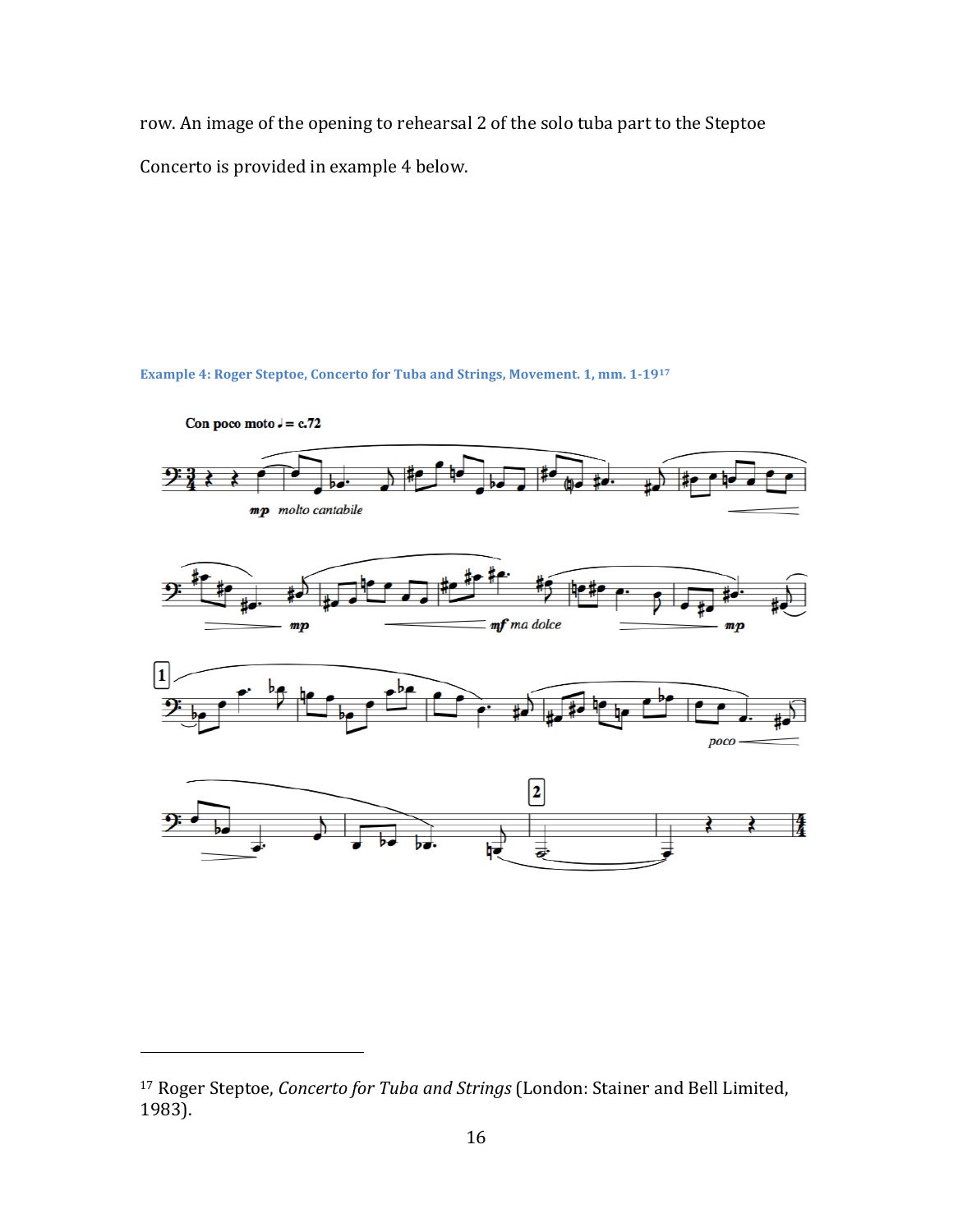The similarity and connection from the Steptoe Concerto to Vaughan Williams and Gregson from a tonal standpoint is, because of Steptoe's atonal writing, not as readily apparent as the connection between the Gregson and Vaughan Williams, but parallels can still be drawn. In the beginning of the second movement, one can detect right away the influence of Vaughan Williams with the prominent use of quartal harmonies, this time transposed up a fourth with  $F<sup>3</sup>$  to Bflat<sup>3</sup>, and F-sharp<sup>3</sup> to B<sup>3</sup>. The F-sharp to B is approached directly, whereas the F to Bflat is interrupted by a major second to  $G<sup>3</sup>$  and a minor third to B-flat<sup>3</sup>, an indirect approach using a minor third is also frequently utilized in the first movement of the Vaughan Williams. This evolves into long sequences of sixteenth note runs where the perfect fourth leaps remain prevalent throughout the movement.





The tempo of this movement at quarter note equals 116 is twenty clicks faster than Vaughan Williams' quarter note equals 96, but it is not so much faster that there can be no resemblance in character. Arnold Jacobs also played the first movement of the Vaughan Williams at 116 in his recording, which puts that livelier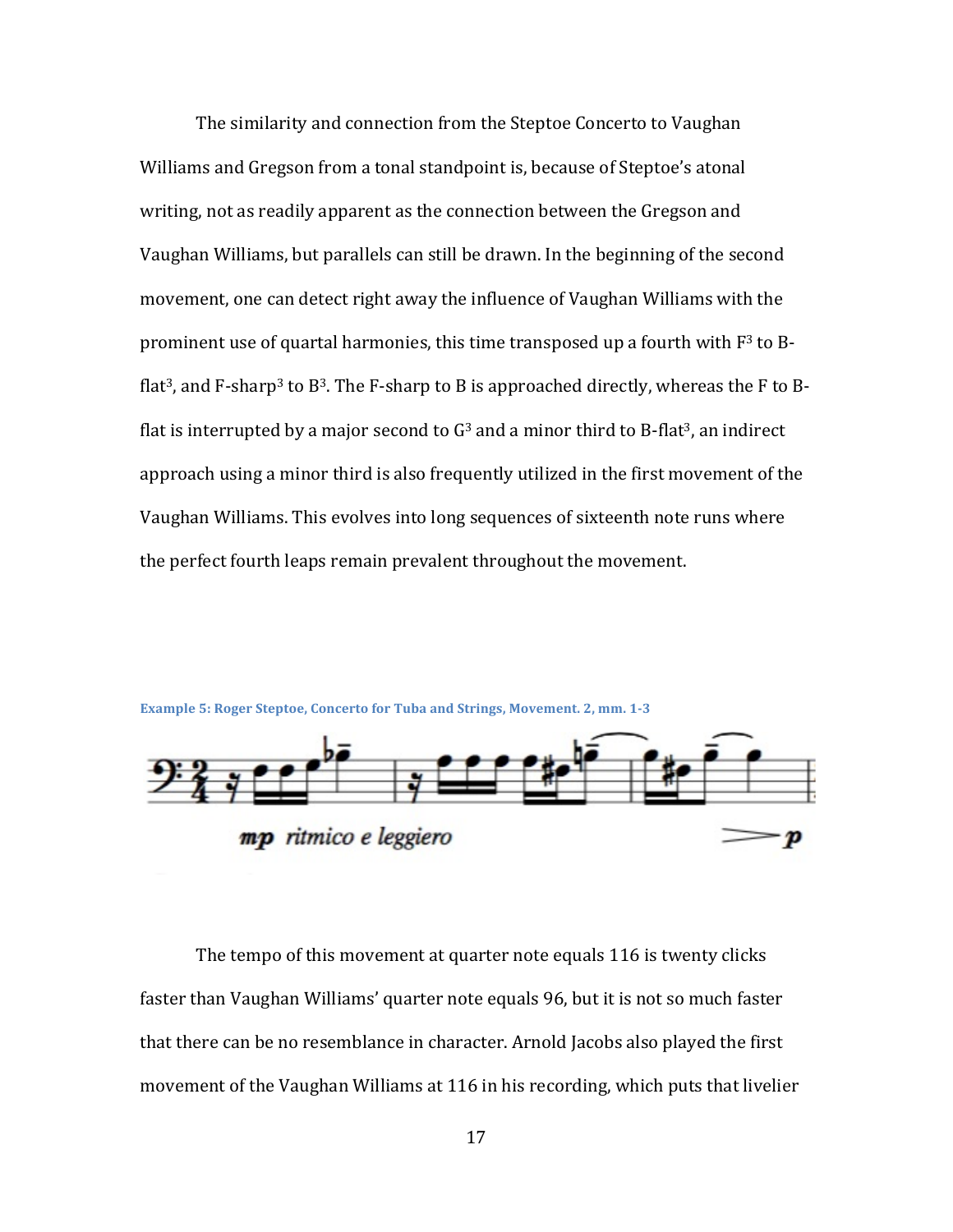tempo in the range of acceptable tempi for Vaughan Williams, even if it is pushing the boundary of acceptability. The second movement of the Steptoe Concerto ends with a cadenza having a basic shape that is reminiscent of the cadenza in the first movement of Vaughan Williams, only a bit more expansive. Both are arch shaped, beginning in the low register with a long note followed by sixteenth note runs that peak at about three octaves above that: the Vaughan Williams spanning from  $F^1$  to  $F<sup>4</sup>$  with an optional A-flat<sup>4</sup> above it, and the Steptoe from A<sup>1</sup> briefly to A<sup>3</sup>, but ending with the G-flat<sup>3</sup> an augmented second below  $A<sup>3</sup>$ . After going from low to high in sequences of sixteenths, both cadenzas return from high to low in sequences of triplets while increasing intensity with tempo and volume. The Steptoe sequence includes smaller intervals, utilizing many minor seconds, major seconds, and minor thirds, whereas Vaughan Williams's sequence makes use of wider intervals such as fourths. The alternative cadenza in the third movement of the Gregson also takes a similar approach to that of the Vaughan Williams and Steptoe in terms of pacing and moving in an arch shape from a low to high register and returning to the low register. On the other hand, while Vaughan Williams utilizes a sequence that repeats the opening motive of the piece and ascends directly in intervals of fourths and fifths, Gregson and Steptoe are not as direct in their approach, and utilize register jumps that meander around in the middle and low register before approaching the high register more abruptly. This is especially true of the Gregson cadenza, which includes a more than two-octave skip from  $B<sup>1</sup>$  held by a fermata to  $D<sup>4</sup>$  to  $F<sup>4</sup>$  a minor third higher. Such a wide leap is not found in Steptoe's cadenza, but example 6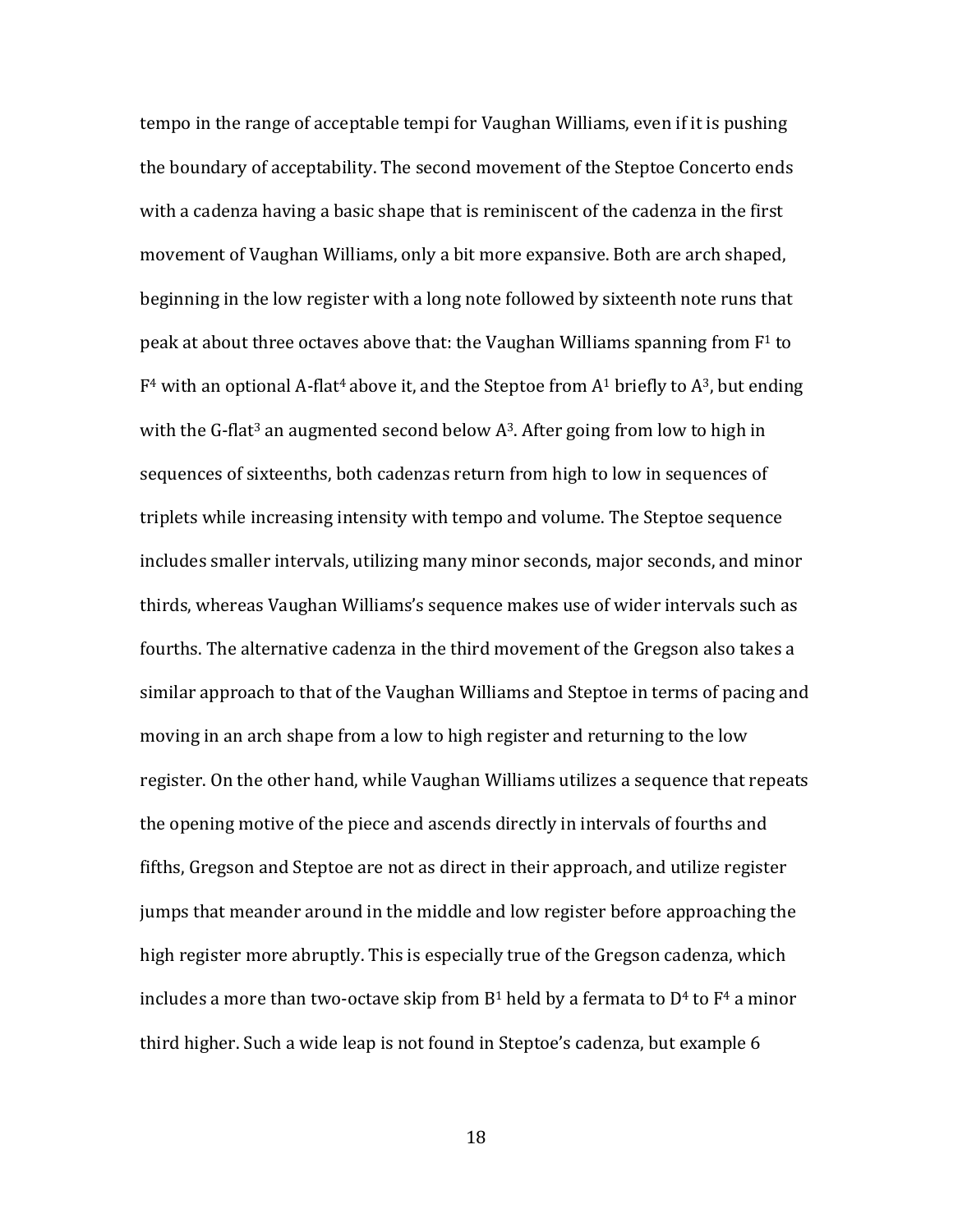pictured below reveals that Steptoe's overall approach is somewhat similar to

Gregson's. 



**Example 6a: Ralph Vaughan Williams, Concerto for Bass Tuba, Movement. 1, cadenza** 

**Example 6b: Edward Gregson, Tuba Concerto, Movement 3, alternative cadenza** 

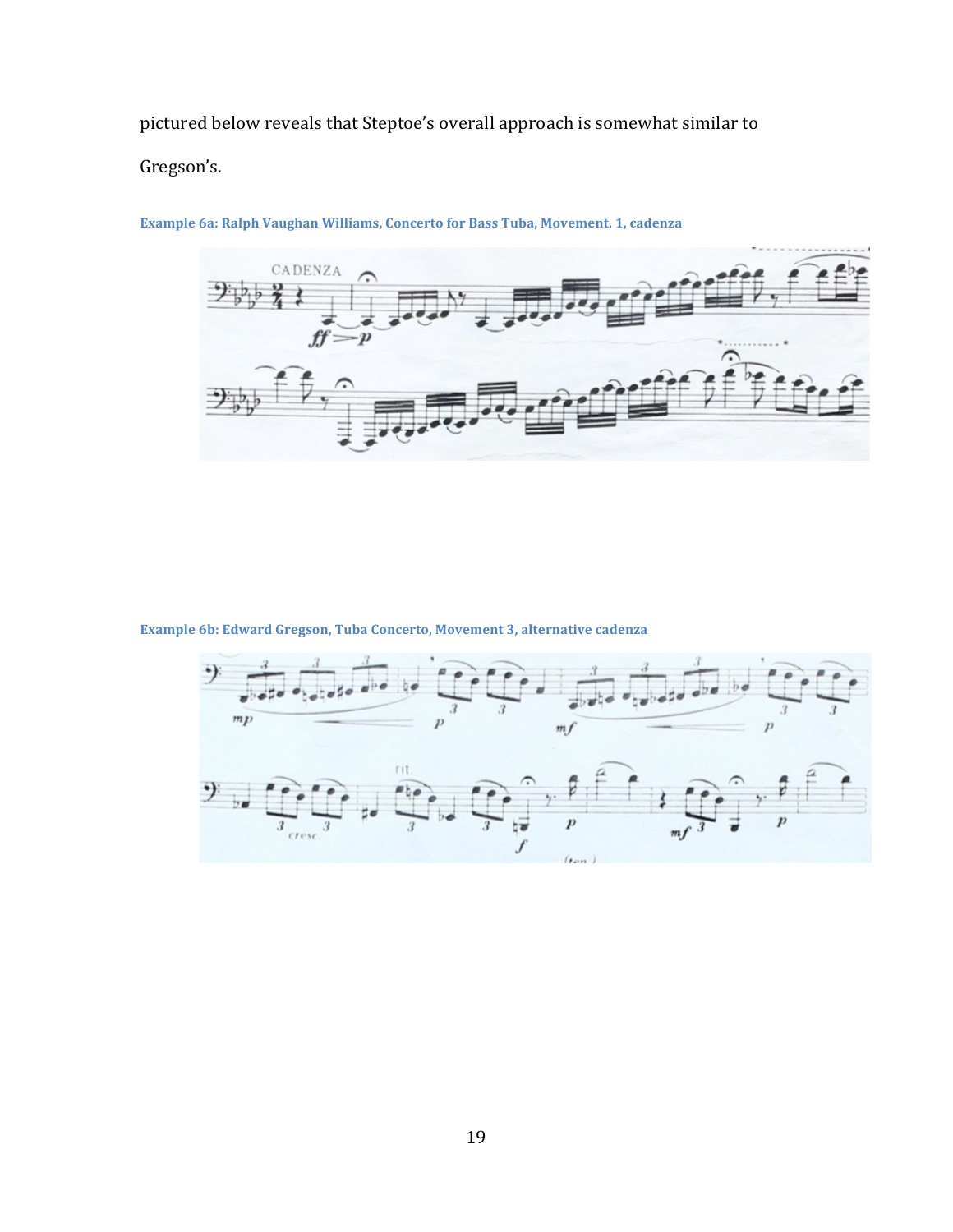#### **Example 6c: Roger Steptoe, Concerto for Tuba and Strings, Movement 2, cadenza**



Aside from the similarity in the general contour of the lines, the Steptoe cadenza is also motivically similar to the Vaughan Williams and Gregson cadenzas in its prominent use of minor thirds. The Steptoe cadenza features descending minor thirds much more prominently, as the lines start on the upper notes rather than lower, but also alternates descending and ascending minor thirds in sixteenth note triplets during the middle of the cadenza, and in eighth note triplets at the end. As the cadenza has greatly picked up pace and essentially reached its peak in its middle sections, minor third sixteenth note triplets begin alternating between E-flat<sup>4</sup> and  $C<sup>4</sup>$ , then moving up a half step to  $E<sup>4</sup>$  and C-sharp<sup>4</sup>, then down a perfect fourth to B<sup>3</sup> and  $G$ -sharp<sup>3</sup>, before the pattern is broken in the next triplet figure with an ascending  $A<sup>3</sup>$  to  $C<sup>4</sup>$ . The intervals gradually become smaller than minor thirds as the line winds its way down, becoming progressively more intense. After the cadenza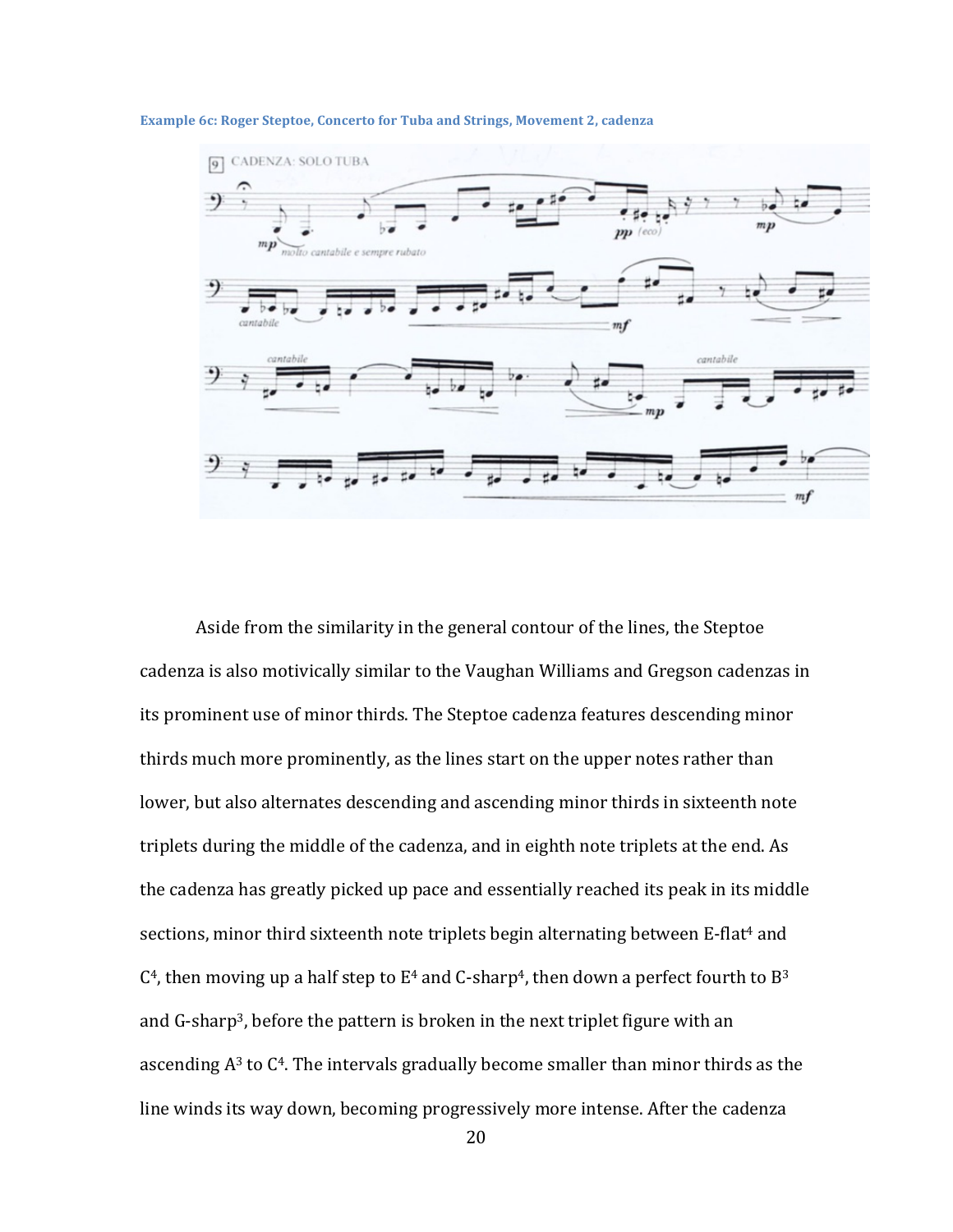has descended down to the low register following its climax, two minor third sixteenth note figures act as a brief echo, contrasting a discreet, quiet motive in the upper register with the main theme in the low register. The first figure is a descending minor third going from  $F<sup>4</sup>$  to  $D<sup>4</sup>$ , the same two notes that appear in the Gregson cadenza, only in reverse. The second figure is transposed down a half step,  $E<sup>4</sup>$  going to C-sharp<sup>4</sup>, and the third figure down an augmented fourth from that to Bflat<sup>3</sup> and  $G<sup>3</sup>$ . The cadenza eventually ends with a calm, somewhat lyrical minor third motive that is reminiscent of an echo of the previous minor third patterns, and this motive segues *attacca* into the serene third movement.

**Example 7a: Roger Steptoe, Concerto for Tuba and Strings, Movement 2, cadenza** 

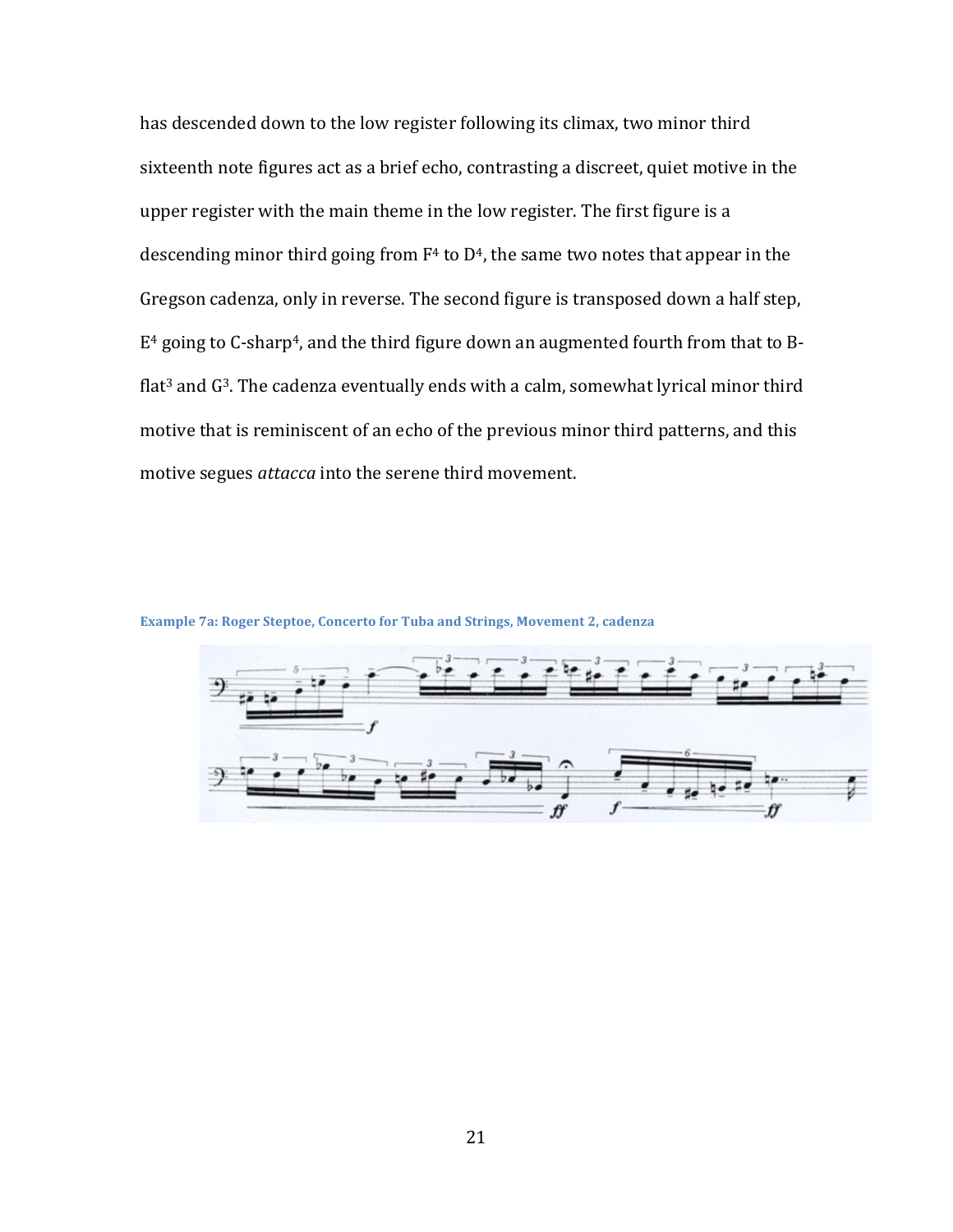**Example 7b: Roger Steptoe, Concerto for Tuba and Strings, Movement 2, cadenza** 



The Steptoe Concerto requires a great deal of technical facility, and is arguably more difficult than the Vaughan Williams and Gregson Concertos in terms of rhythm, fast-moving articulations, and intervallic relationships, given that there is often no tonal center. In terms of overall difficulty and in its use of serial technique, the Steptoe Concerto can therefore be seen as something of a next development in the British tuba concerto.

#### The Newton Capriccio

The Vaughan Williams and Gregson Concertos have probably also influenced newer music written for the tuba, including a shorter work, Rodney Newton's 2002 piece, *Capriccio for Tuba*. Newton (b. 1945) is a British composer and conductor. Like the Steptoe Concerto, the Newton *Capriccio* was also written for James Gourlay, who was at the time Head of Wind and Percussion at the Royal Northern College of Music in Manchester, England. Like the Gregson, the Newton *Capriccio* was originally written for solo tuba with brass band accompaniment, and was later transcribed for band, piano, and other mediums. The *Capriccio* is different from the other three in that it is not a concerto in three movements, but rather in one movement, and is a bit shorter in duration, approximately nine minutes. The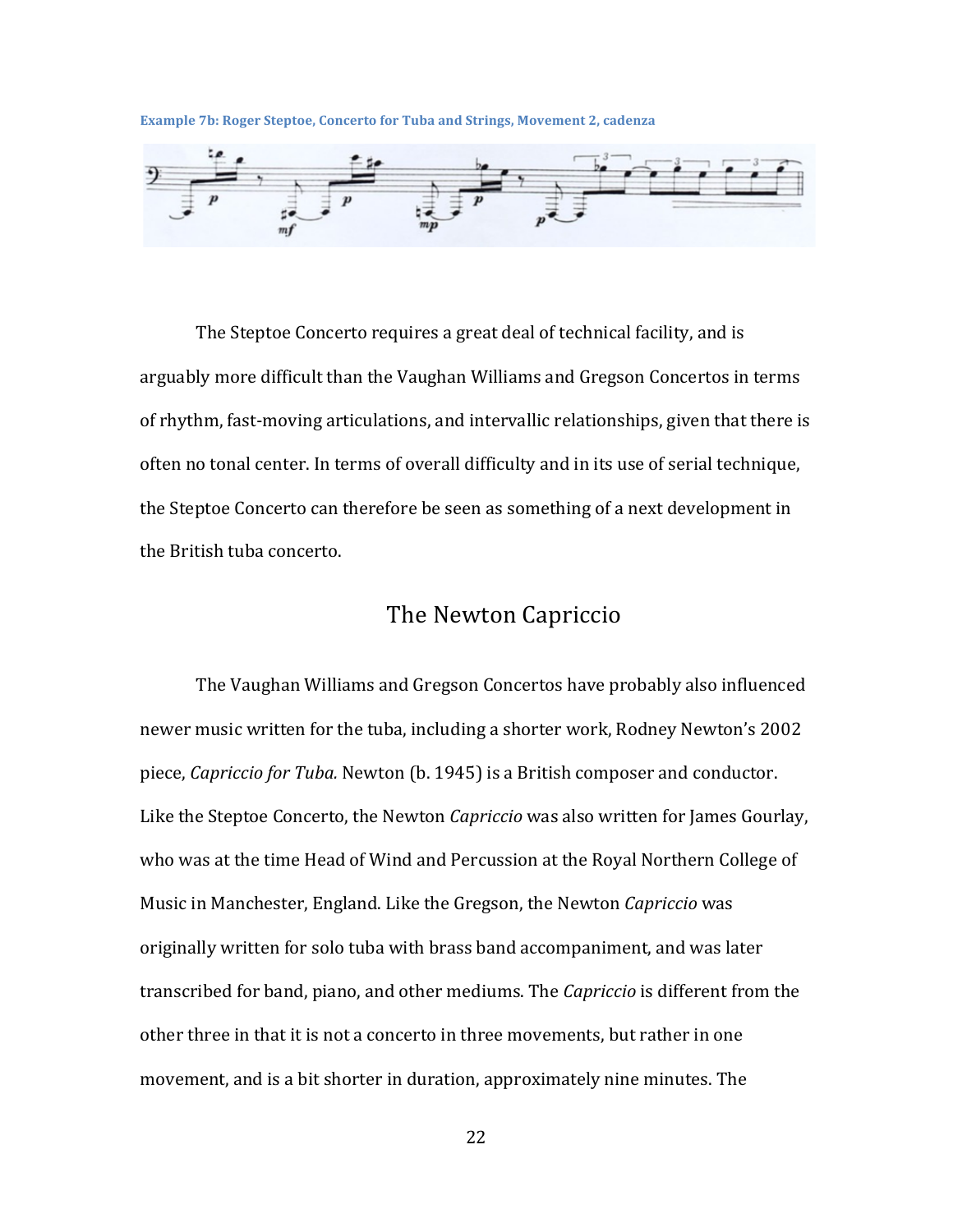*Capriccio* includes three large-scale presentations of a virtuosic main theme interspersed with brief *cantabile* lyrical themes. The first theme is preceded by a brief introduction from the band followed by cadenza-like tuba solo that is marked *Senza misura*, meaning that it is to be played freely and out of time. Lyrical sections follow the first two occurrences of the main theme, the second occurrence of the lyrical section being only a brief return to the material presented in the first. In the final section, where the primary material returns once again, the main theme is elaborated upon until the music is brought to a rousing conclusion.

The influence of both the Vaughan Williams and Gregson Concertos can be readily detected in Newton's writing. The introduction with the band followed by the *Senza misura* tuba solo is certainly reminiscent of the introduction to the Gregson Concerto. Both Gregson's and Newton's instrumental introductions set the tone of the pieces well. The Gregson introduction is slightly longer than the Newton, and the quasi-cadenza tuba solo is briefly interrupted in the accompaniment by two sixteenth notes on the upbeat followed by an eighth on the downbeat, presumably to highlight its fanfare-like character. The Newton *Senza misura* section is slightly shorter than that of the Gregson, and is not interrupted by accompaniment, but the two quasi-cadenzas are similar in their fanfare-like character, shape, and likely in pacing as well, depending on the performer's interpretation.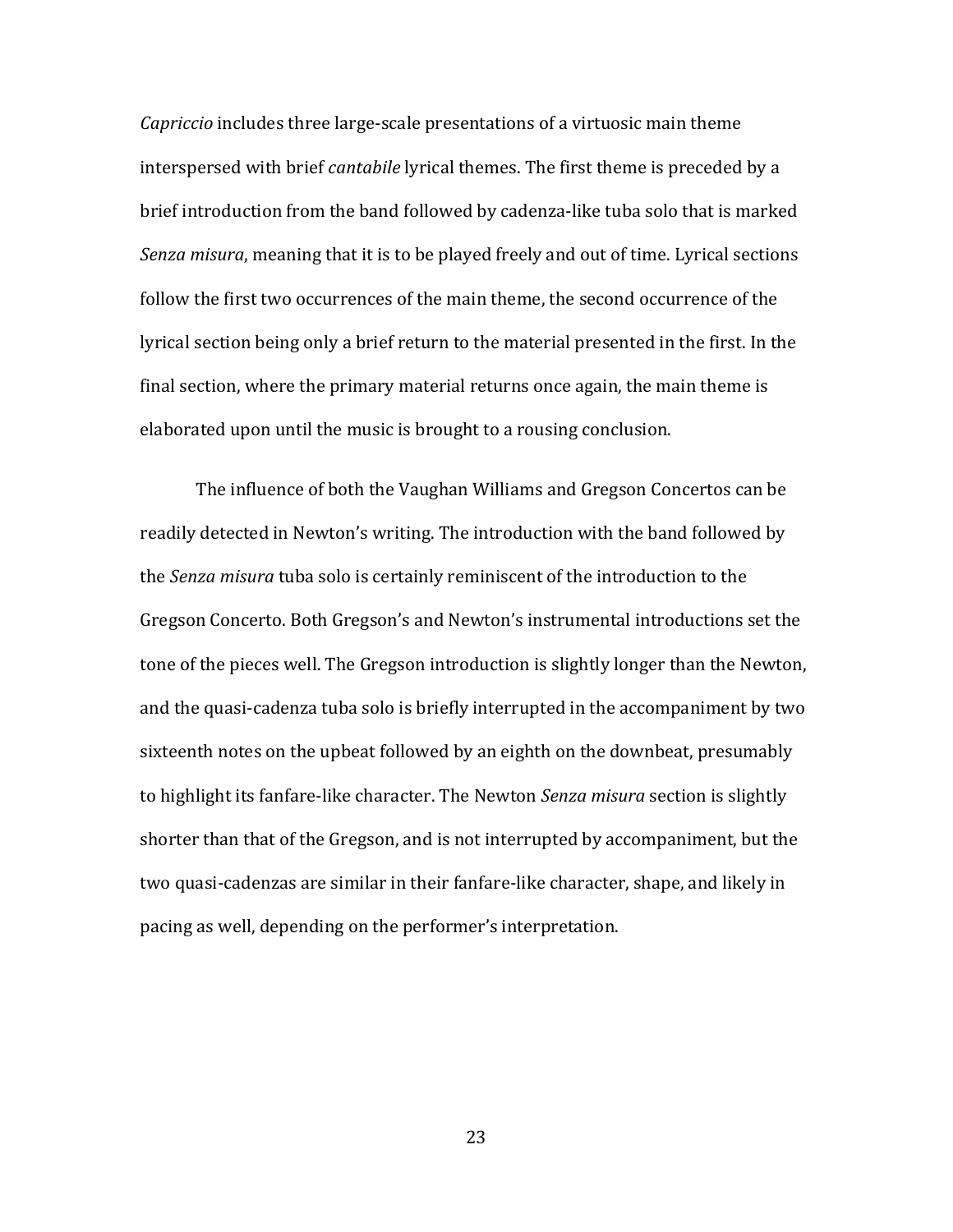**Example 8a: Rodney Newton, Capriccio for Tuba, mm. 618** 



**Example 8b: Edward Gregson, Tuba Concerto, Movement 1, mm. 18** 



The motivic material in the main theme of the Newton *Capriccio* also bears a striking similarity to that of the Vaughan Williams. The introduction of the Newton includes a motive that is found interspersed throughout the main theme where groups of four sixteenth notes travel via a major second B-flat<sup>2</sup> to  $C<sup>3</sup>$  and a minor third  $C^3$  to E-flat<sup>3</sup> to a perfect fourth  $C^3$  to  $F^3$ . Example 9 reveals that the notes, intervals, and rhythm introducing the main theme at rehearsal A in the Newton are remarkably similar to Vaughan Williams's opening figure in the first movement of his Concerto (see Example 2a), and this motive returns several times throughout the piece, whenever the main theme is presented. Certainly, the two figures are not exactly the same. Newton's motive begins with  $B$ -flat<sup>2</sup> on the downbeat of rehearsal

<sup>&</sup>lt;sup>18</sup> Rodney Newton, *Capriccio for Tuba* (Bicester: Rosehill Music Publishing Company Limited, 2002).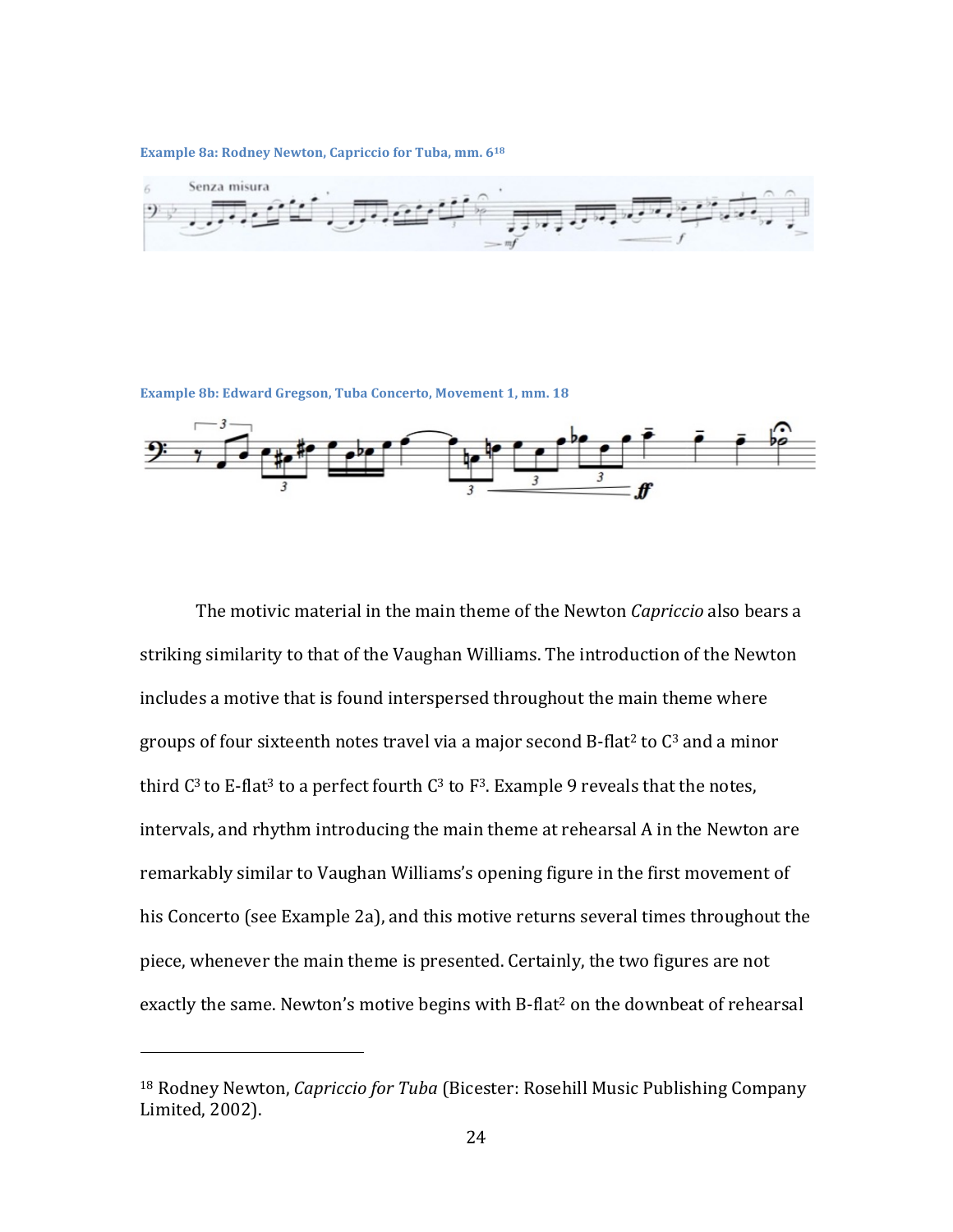A and moves a perfect fifth to  $F^3$  on beat two, while Vaughan Williams moves only a fourth from C on the downbeat of beat two in measure 4. This is the result of the intervallic relationships in the Newton figure being the opposite of Vaughan Williams: an ascending major second followed by a descending minor third as opposed to Vaughan Williams's ascending minor third followed by a descending major second. Not only are the intervallic relationships in the Newton figure opposite to that of Vaughan Williams, the articulation pattern is opposite as well: a slur-two, tongue-two pattern rather than tongue-two, slur-two. The tempo of quarter note equals 108 at rehearsal A is also faster than Vaughan Williams's quarter note equals 96, but only slightly faster, and certainly within the range of acceptable tempi at which the Vaughan Williams could be performed. The minute differences in articulation and intervallic relationships between the two figures are enough to distinguish them and make an interesting contrast, yet a listener familiar with the Vaughan Williams Concerto would almost certainly be able to detect his influence on Newton's writing. The Newton figure is pictured in example 9 below.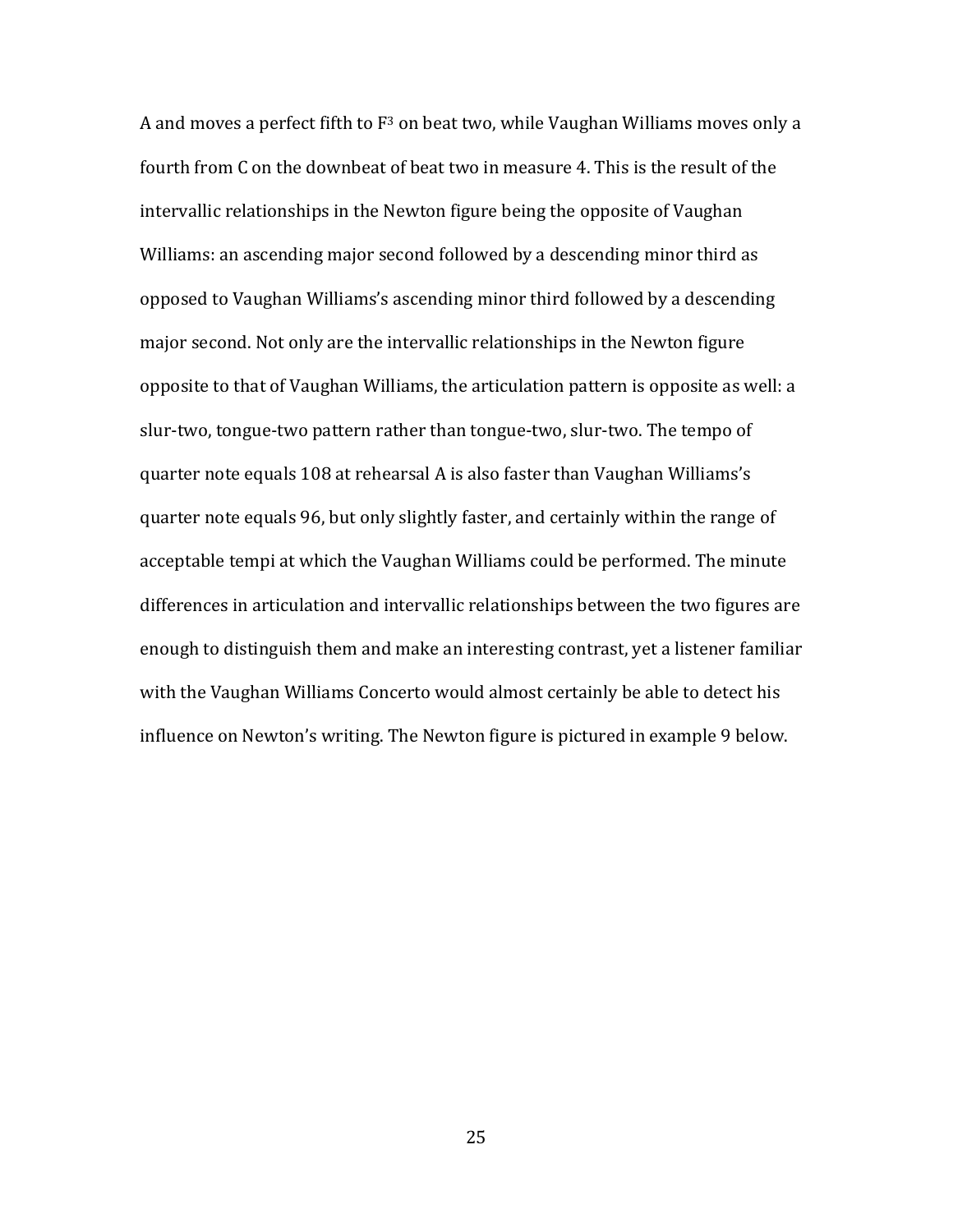**Example 9: Rodney Newton, Capriccio for Tuba, mm. 7-8** 



It seems unlikely that Newton, in writing his *Capriccio*, would be paying direct homage either to Vaughan Williams or Gregson, but their influence is certainly felt, as this introductory section and main theme seems to be somewhat of an amalgamation of some of the best-known musical characteristics of the Vaughan Williams and Gregson. The resemblance of a piece that was written several decades later to the Vaughan Williams and Gregson Concertos is further evidence that the influence of these seminal works is still felt, even in the twenty-first century.

### Conclusion

The tradition and evolution of British tuba literature had its roots in the orchestral world, and in the British-style brass band tradition. Ralph Vaughan Williams was likely inspired by the British brass band tradition, and perhaps even the orchestral music of his former teacher, Maurice Ravel, to write the world's first tuba concerto, and from this a great new tradition was forged. The Vaughan Williams Concerto clearly had some influence on Edward Gregson's decision to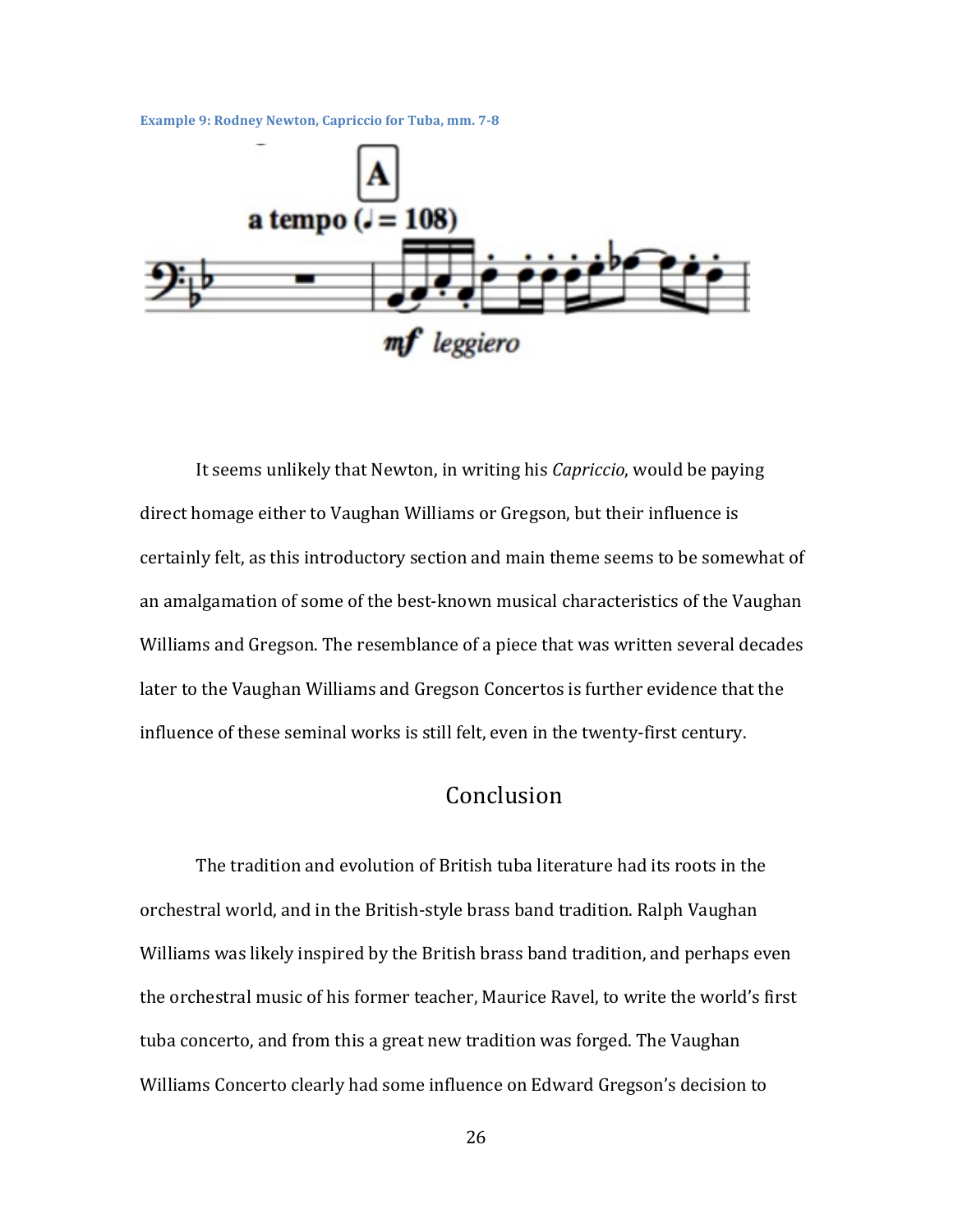write a tuba concerto for John Fletcher and brass band, and both pieces influenced more modern works by British composers such as Roger Steptoe and Rodney Newton. While there are many concertos and solo works for the tuba today written by composers from a number of countries, the British tradition typified by the Vaughan Williams and Gregson Concertos represent a strong national identity that was seminal in the world of tuba solo repertoire and remains an integral part of the literature to this day.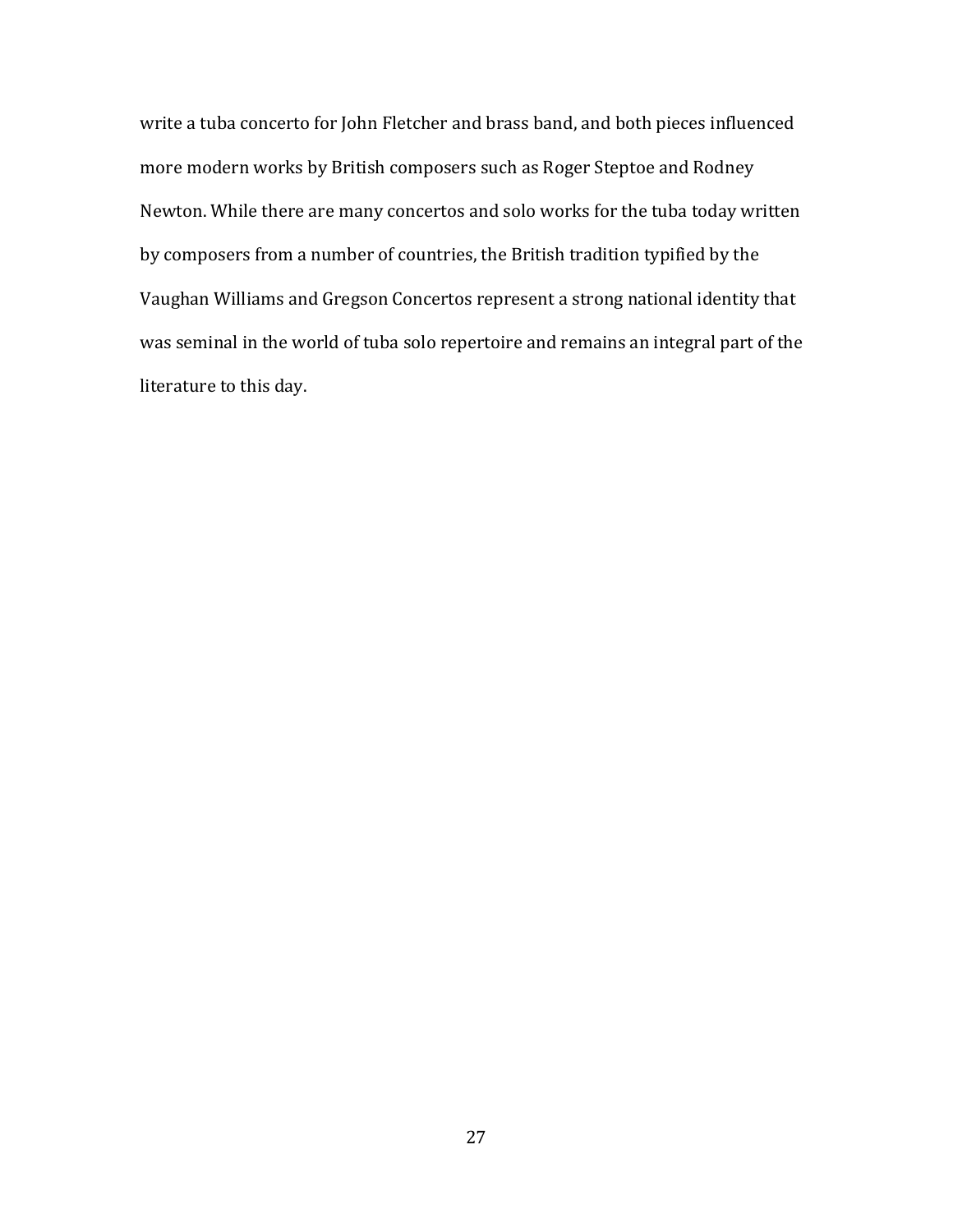### Bibliography

Bevan, Clifford. *The Tuba Family.* Hampshire: Faber and Faber Limited, 1978.

Bevan, Clifford. "Vaughan Williams Tuba Concerto: Composition and First Performance." ITEA Journal 35, no. 2 (2008).

Bird, Gary. *Program Notes for the Solo Tuba*. Bloomington and Indianapolis: Indiana University Press, 1994.

Catelinet, Philip. "The Truth About the Vaughan Williams Tuba Concerto." ITEA *Journal* 14, no. 2 (1986) http://philipcatelinet.com/biography/the-truth-about-thevaughan-williams-tuba-concerto-by-philip-catelinet-itea-journal-volume-14 number-2-november-1986. Accessed December 11, 2016.

Fischer, Michael A. "Ralph Vaughan Williams: An Interpretive Analysis of Concerto for Bass Tuba." University of North Texas, 1998.

Gregson, Edward. *Tuba Concerto.* London: Novella Publishing Limited, 1976.

Machlis, Joseph. *Introduction to Contemporary Music.* New York: WW Norton and Company, 1979.

Newton, Rodney. *Capriccio for Tuba*. Bicester: Rosehill Music Publishing Company Limited, 2002.